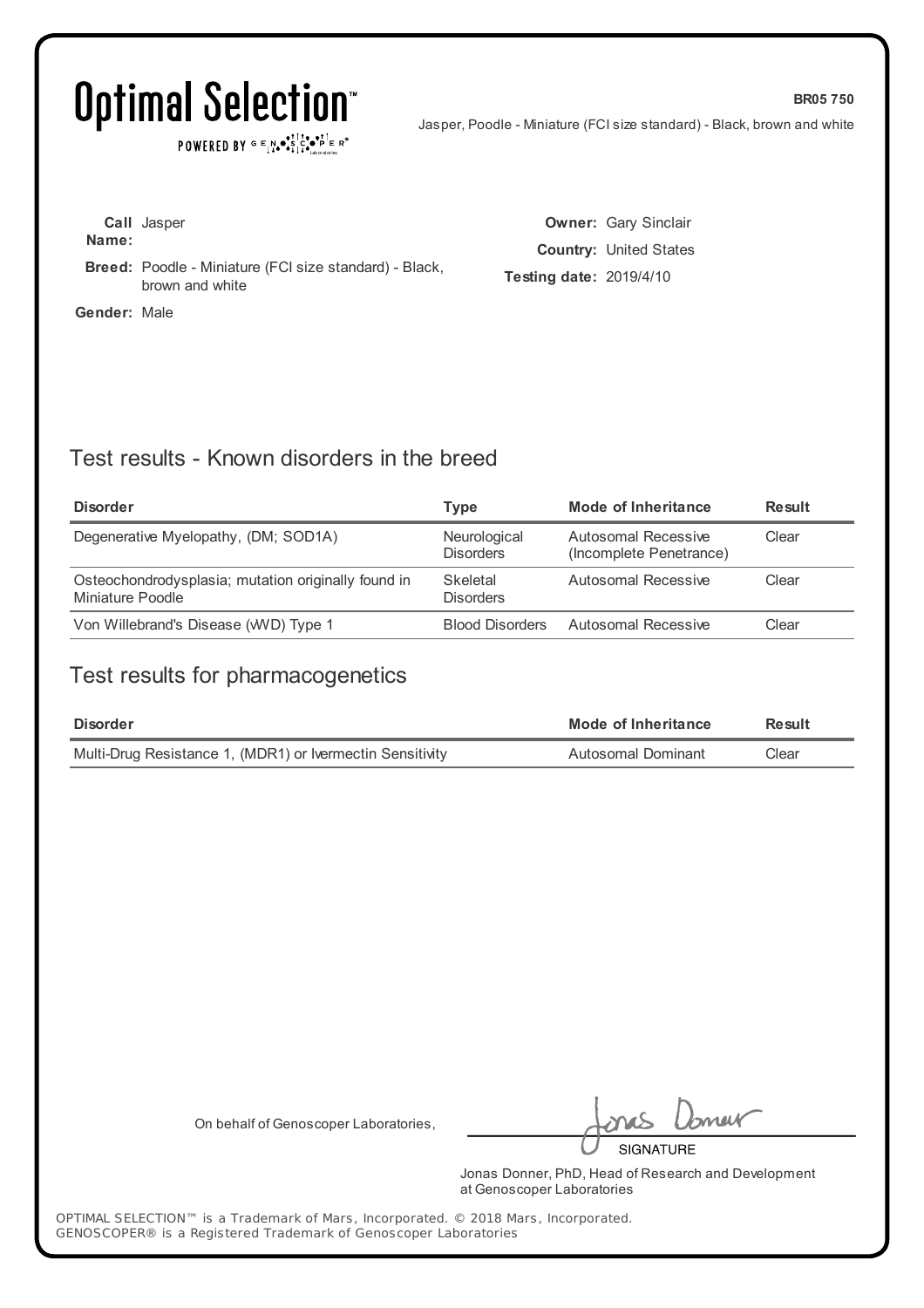$\texttt{POWERED BY} \xrightarrow{\text{c}} \mathbb{I} \underset{\text{a}}{\text{N}} \bullet \underset{\text{b}}{\text{S}} \underset{\text{b}}{\text{C}} \underset{\text{b}}{\text{C}} \bullet \underset{\text{b}}{\text{P}} \underset{\text{c}}{\text{E}} \xrightarrow{\text{c}} \mathbb{R}^\circ$ 

Jasper, Poodle - Miniature (FCI size standard) - Black, brown and white

**BR05 750**

| Name:        | <b>Call</b> Jasper                                                               |      |
|--------------|----------------------------------------------------------------------------------|------|
|              | <b>Breed:</b> Poodle - Miniature (FCI size standard) - Black,<br>brown and white | Test |
| Gender: Male |                                                                                  |      |

**Owner:** Gary Sinclair **Country:** United States **Testing date:** 2019/4/10

## Test results - Traits - page 1

### **Coat Type**

| Trait                                                                 |               | <b>Genotype Description</b>                                                                                                        |
|-----------------------------------------------------------------------|---------------|------------------------------------------------------------------------------------------------------------------------------------|
| Coat Length                                                           | $\frac{1}{1}$ | The dog is genetically long-haired.                                                                                                |
| Furnishings / Improper Coat in<br>Portuguese Water Dogs (marker test) | AA/TT         | The dog is genetically likely to express furnishings.                                                                              |
| $KRT71$ c.451C>T (p.Arg151Trp)                                        | T/T           | The dog carries two copies of the tested allele causing curly<br>coat. The dog is likely to have curly hair, if it is long-haired. |
| SGK3                                                                  | VI.           | The dog does not carry the tested hairlessness allele of the<br>American Hairless Terrier.                                         |

On behalf of Genoscoper Laboratories,

neit

**SIGNATURE** 

Jonas Donner, PhD, Head of Research and Development at Genoscoper Laboratories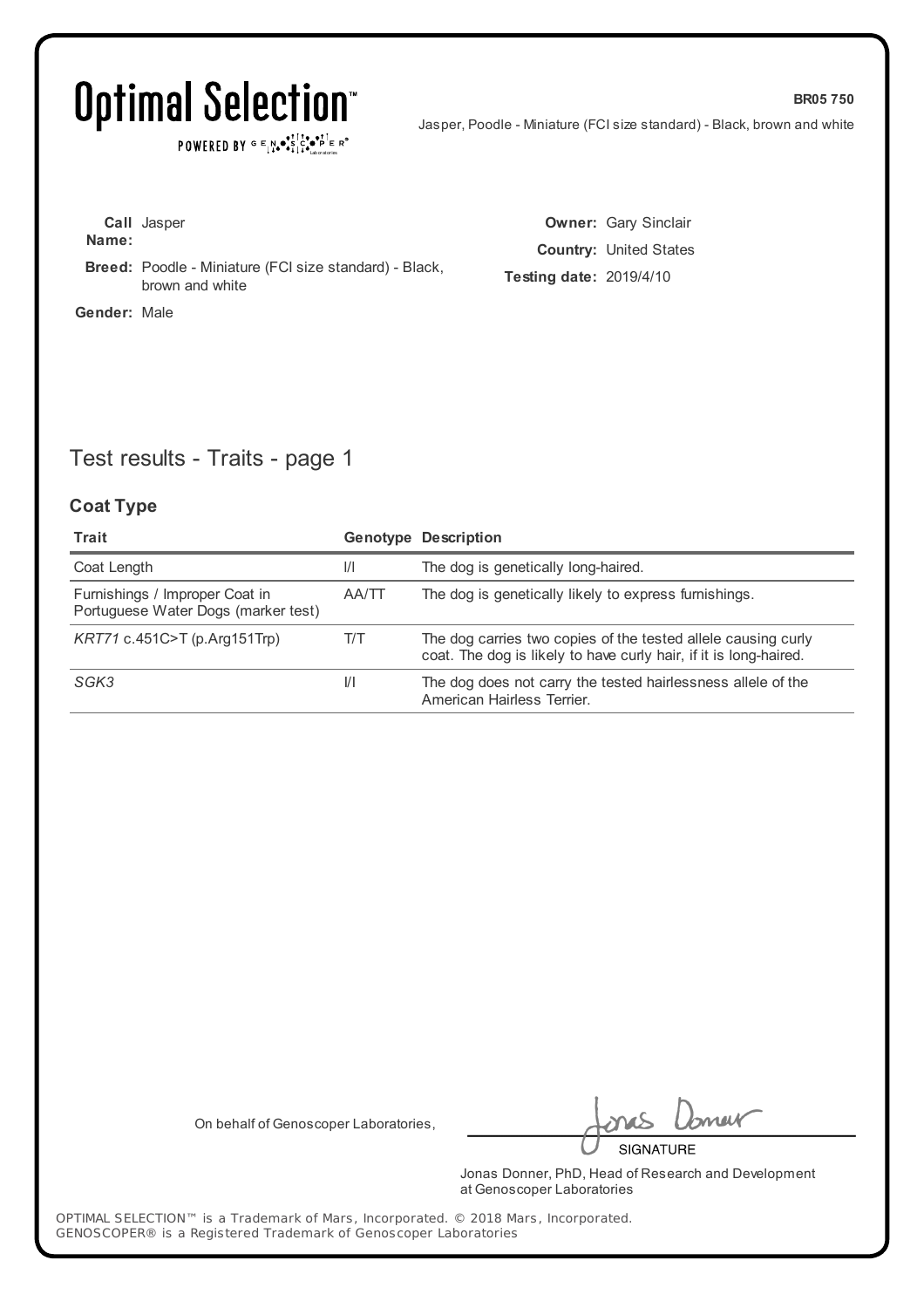## Optimal Selection<sup>®</sup>

POWERED BY  $G \in N_{\bullet} \bullet_{\bullet}^{\dagger} \mathbb{I}_{\bullet}^{\dagger} \bullet_{\mathbf{P}}^{\dagger} \mathbb{E} \mathbb{R}^{\circ}$ 

Jasper, Poodle - Miniature (FCI size standard) - Black, brown and white

**BR05 750**

**Call** Jasper **Name: Breed:** Poodle - Miniature (FCI size standard) - Black, brown and white **Gender:** Male

**Owner:** Gary Sinclair **Country:** United States **Testing date:** 2019/4/10

## Test results - Traits - page 2

#### **Coat Color**

| Trait                                                | Genotype                                                | <b>Description</b>                                                                                         |
|------------------------------------------------------|---------------------------------------------------------|------------------------------------------------------------------------------------------------------------|
| Color Locus E - Extensions                           | e/E                                                     | The dog is likely to express the coat color defined by the K and<br>A loci. The dog carries recessive red. |
| Color Locus B - Brown                                | B/B                                                     | The dog is not likely to have brown pigment.                                                               |
| Color Locus K - Dominant<br><b>Black</b>             | $KB/ky \parallel KB/kbr \parallel$<br>kbr/ky    kbr/kbr | The dog is genetically dominant black or brindle.                                                          |
| Color Locus A - Agouti                               | at/a                                                    | The dog has genetically tan points or saddle tan pattern. The<br>dog carries recessive black.              |
| Color Locus S - Piebald or<br>extreme white spotting | $S$ /sp                                                 | The dog is likely to have solid coat color or few white spots in<br>its coat.                              |
| Color Locus H - Harleguin                            | h/h                                                     | The dog doesn't have harlequin pattern.                                                                    |
| Albinism (caL-allele)                                | C/C                                                     | This dog does not carry the tested mutation for albinism.                                                  |
| Merle (M allele)                                     | m/m                                                     | This dog is genetically non-merle and does not carry a SILV<br>gene SINE insertion.                        |
| Saddle Tan (RALY gene dupl.)                         | $-$ /dup                                                | The dog may have saddle tan pattern if it has also tan point<br>genotype at the A locus.                   |

On behalf of Genoscoper Laboratories,

neit

**SIGNATURE** 

Jonas Donner, PhD, Head of Research and Development at Genoscoper Laboratories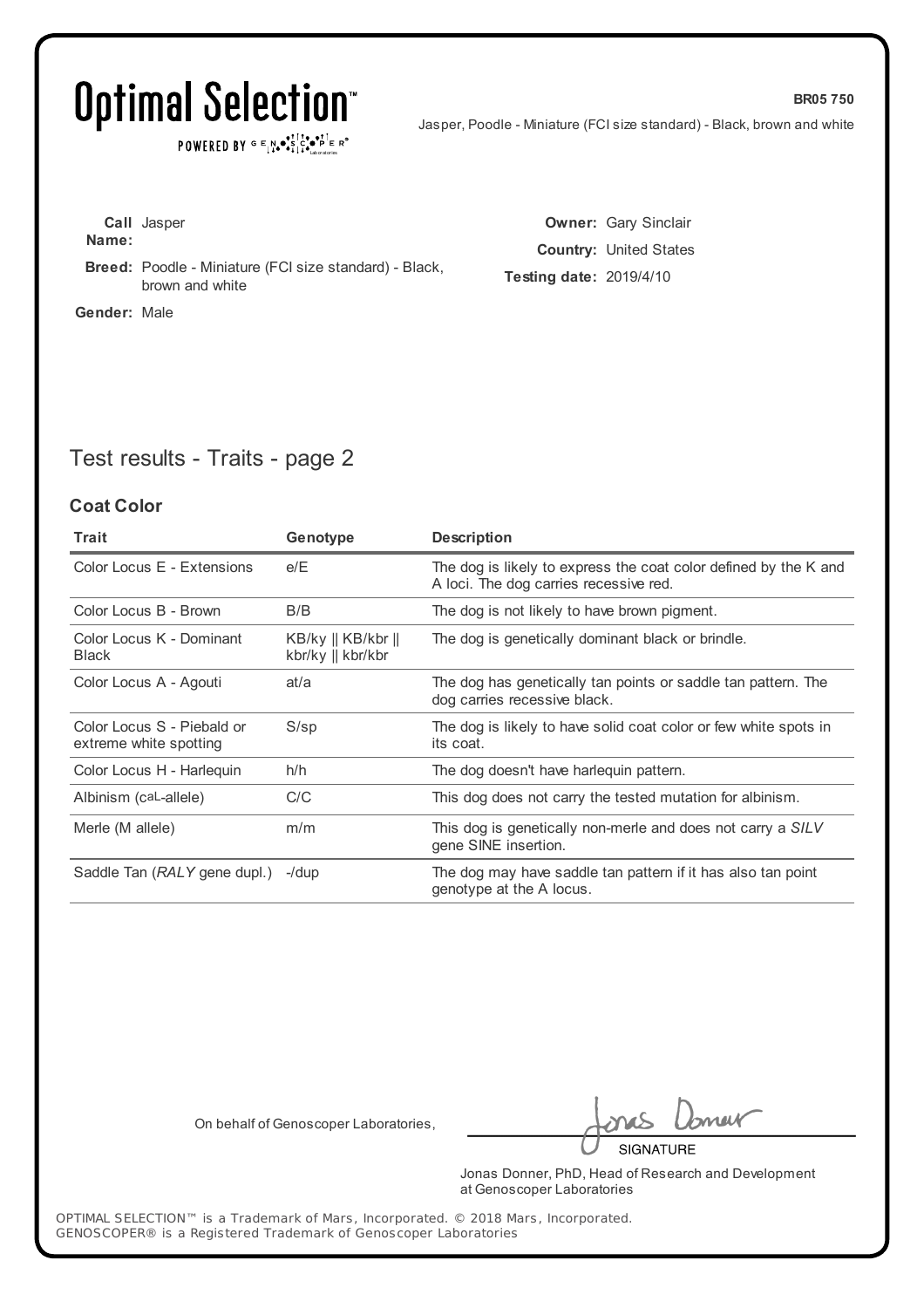POWERED BY  $G \in N_{\bullet} \bullet_{\bullet}^{\bullet} \overset{\uparrow\uparrow}{\underset{\scriptscriptstyle{\sim}{\bullet}}{\bullet}} \overset{\bullet\bullet}{\underset{\scriptscriptstyle{\sim}{\bullet}}{\bullet}}^\uparrow \overset{\uparrow\bullet}{\underset{\scriptscriptstyle{\sim}{\bullet}}{\bullet}} \overset{\uparrow\bullet}{\underset{\scriptscriptstyle{\sim}{\bullet}}{\bullet}}^\uparrow \overset{\scriptscriptstyle{\sim}}{\underset{\scriptscriptstyle{\sim}{\bullet}}{\bullet}} \mathbb{R}^\circ$ 

Jasper, Poodle - Miniature (FCI size standard) - Black, brown and white

**BR05 750**

|                     | <b>Call</b> Jasper                                                               |
|---------------------|----------------------------------------------------------------------------------|
| Name:               |                                                                                  |
|                     | <b>Breed:</b> Poodle - Miniature (FCI size standard) - Black,<br>brown and white |
| <b>Gender: Male</b> |                                                                                  |

**Owner:** Gary Sinclair **Country:** United States **Testing date:** 2019/4/10

## Test results - Traits - page 3

#### **Morphology**

| Trait                                    |     | <b>Genotype Description</b>                                                                                                                                                 |
|------------------------------------------|-----|-----------------------------------------------------------------------------------------------------------------------------------------------------------------------------|
| BMP3 c.1344C>A C/C<br>(p.Phe448Leu)      |     | The dog does not carry the tested allele typically associated with shortened<br>head (brachycephaly). The dog is more likely to have an elongated<br>head (dolichocephaly). |
| chr10:11072007                           | C/T | The dog carries one copy of an allele typically associated with floppy ears, and one<br>copy of an allele typically associated with pricked ears.                           |
| $T_c$ . 189 $C > G$<br>$(p.$ Ile 63 Met) | C/C | The dog does not carry the tested bobtail-causing genetic variant. The dog is most<br>likely long-tailed.                                                                   |
| EPAS1<br>(p.Gly305Ser)                   | G/G | The dog does not carry the tested variant associated with adaptation to high altitudes.                                                                                     |
| <b>LIMBR1 DC-1</b>                       | G/G | The dog does not carry the tested allele associated with hind dewclaws in Asian<br>breeds. The dog is not likely to have hind dewclaws.                                     |
| LIMBR1 DC-2                              | A/G | The dog carries one copy of the allele associated with hind dewclaws in western<br>breeds. About 50% of the dogs with this genotype have hind dewclaws.                     |

On behalf of Genoscoper Laboratories,

neik

**SIGNATURE** 

Jonas Donner, PhD, Head of Research and Development at Genoscoper Laboratories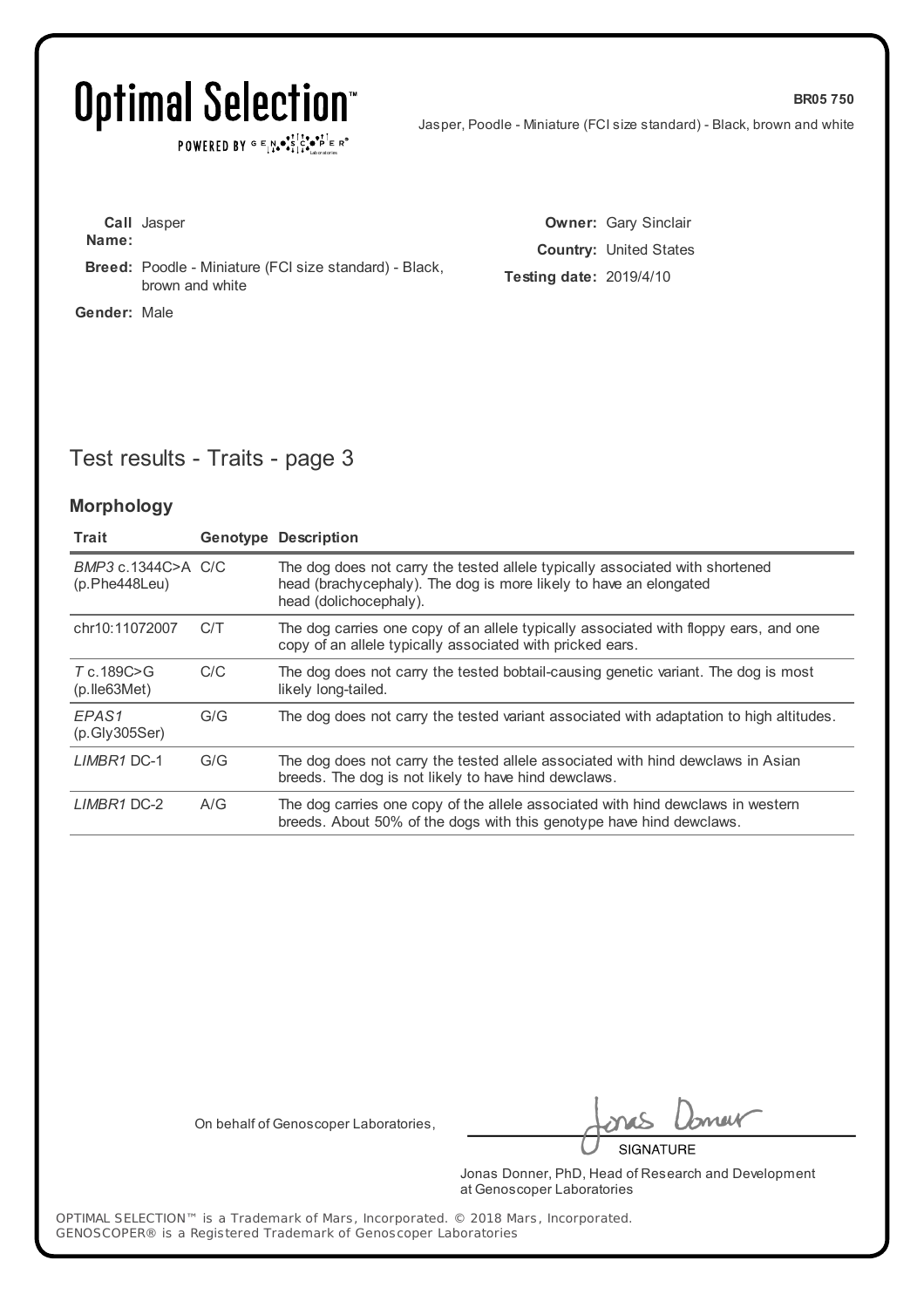## Optimal Selection<sup>®</sup>

POWERED BY  $G \in N_{\bullet} \bullet_{\bullet}^{\dagger} \mathbb{I}_{\bullet}^{\dagger} \bullet_{\mathbf{P}}^{\dagger} \mathbb{E} \mathbb{R}^{\circ}$ 

Jasper, Poodle - Miniature (FCI size standard) - Black, brown and white

**BR05 750**

**Call** Jasper **Name: Breed:** Poodle - Miniature (FCI size standard) - Black, brown and white **Gender:** Male

**Owner:** Gary Sinclair **Country:** United States **Testing date:** 2019/4/10

## Test results - Traits - page 4

#### **Body Size**

| Trait                                 |     | <b>Genotype Description</b>                                                                                                   |
|---------------------------------------|-----|-------------------------------------------------------------------------------------------------------------------------------|
| IGF1 (chr15:41221438)                 | A/A | The dog is homozygous for the derived allele typically associated with small<br>body mass.                                    |
| FGF4 insertion                        | D/D | The dog is homozygous for the ancient allele. The dog is likely to have legs of<br>normal length.                             |
| IGF1Rc.611G>A<br>(p. Arg204His)       | G/G | The dog carries two ancestral alleles typically found in larger-sized breeds.                                                 |
| STC2 (chr4:39182836)                  | T/T | The dog has two copies of the ancestral allele associated with larger body size.                                              |
| Body size, GHR1 gene<br>variant E191K | A/A | The dog is homozygous for the derived allele associated with reduced body<br>size.                                            |
| GHR2 (p.Pro177Leu)                    | C/C | The dog has two copies of the ancestral allele associated with larger body size.                                              |
| HMGA2                                 | A/G | Your dog carries one copy of the derived allele and one copy of the ancestral<br>allele. The dog may have a bit smaller size. |

On behalf of Genoscoper Laboratories,

meik **SIGNATURE** 

Jonas Donner, PhD, Head of Research and Development at Genoscoper Laboratories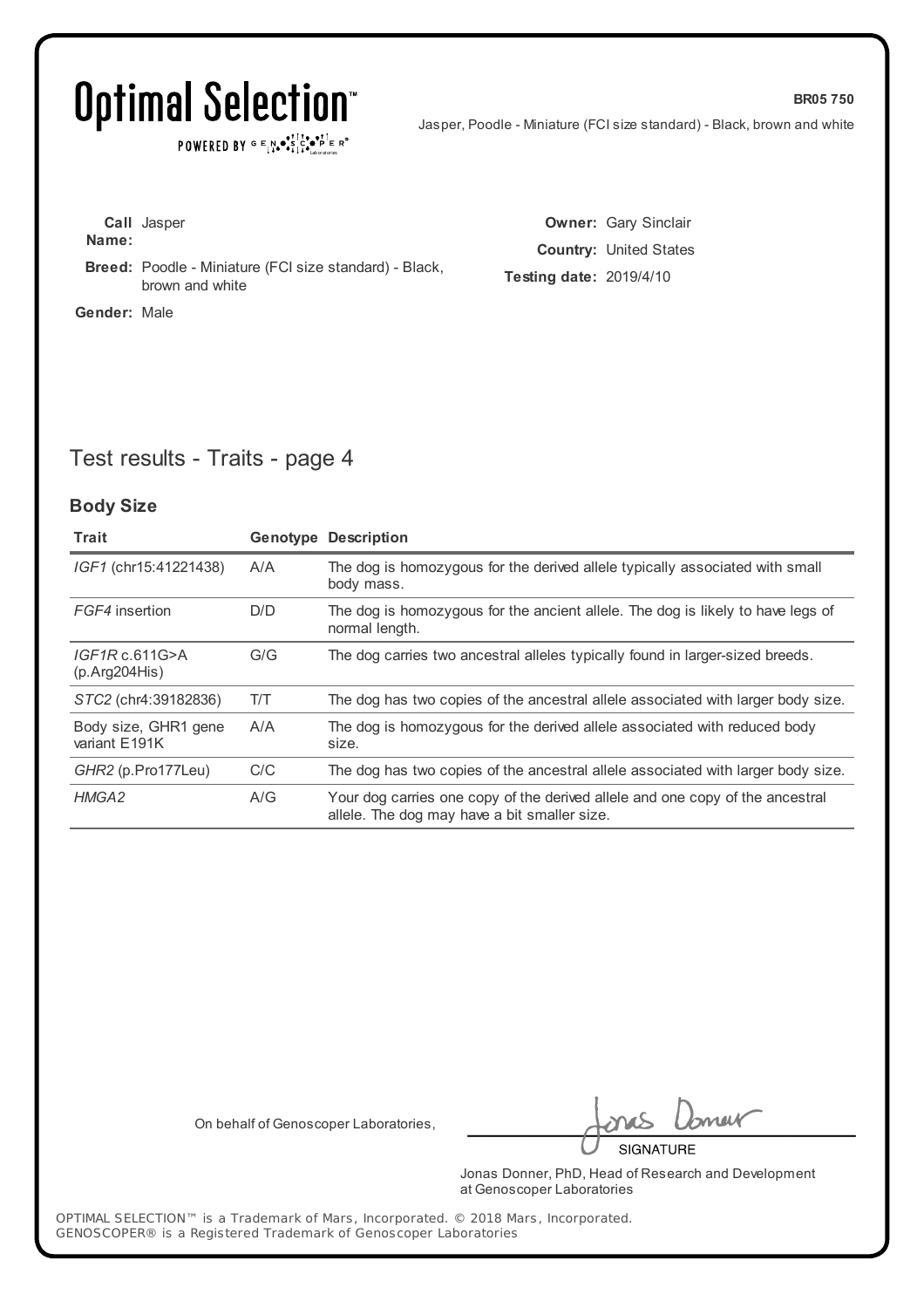$\texttt{POWERED BY} \xrightarrow{\mathbf{c}} \mathbb{I} \underset{\mathbf{a}}{\overset{\mathbf{r}}{\mathbf{a}}} \overset{\mathbf{r}}{\overset{\mathbf{r}}{\mathbf{s}}} \underset{\mathbf{a}}{\overset{\mathbf{r}}{\mathbf{a}}} \overset{\mathbf{r}}{\overset{\mathbf{r}}{\mathbf{s}}} \overset{\mathbf{r}}{\overset{\mathbf{r}}{\mathbf{s}}} \overset{\mathbf{r}}{\overset{\mathbf{r}}{\mathbf{s}}} \overset{\mathbf{r}}{\overset{\mathbf{r}}{\mathbf{s}}} \overset{\mathbf{r}}{\overset{\mathbf{r}}{\mathbf{s}}} \overset{\mathbf{r}}$ 

**BR05 750**

## Test results - Additional disorders found in other breeds - page 1

### **Blood Disorders - page 1**

| <b>Disorder</b>                                                                                     | <b>Mode of Inheritance</b>                           | <b>Result</b> |
|-----------------------------------------------------------------------------------------------------|------------------------------------------------------|---------------|
| Bleeding disorder due to P2RY12 defect                                                              | <b>Autosomal Recessive</b>                           | Clear         |
| Canine Cyclic Neutropenia, Cyclic Hematopoiesis, Grey Collie Syndrome,<br>(CN)                      | <b>Autosomal Recessive</b>                           | Clear         |
| Canine Leukocyte Adhesion Deficiency (CLAD), type III                                               | <b>Autosomal Recessive</b>                           | Clear         |
| Canine Scott Syndrome, (CSS)                                                                        | <b>Autosomal Recessive</b>                           | Clear         |
| Factor IX Deficiency or Hemophilia B; mutation Gly379Glu                                            | <b>X-linked Recessive</b>                            | Clear         |
| Factor IX Deficiency or Hemophilia B; mutation originally found in Airedale<br>Terrier              | <b>X-linked Recessive</b>                            | Clear         |
| Factor IX Deficiency or Hemophilia B; mutation originally found in Lhasa<br>Apso                    | <b>X-linked Recessive</b>                            | No call       |
| <b>Factor VII Deficiency</b>                                                                        | <b>Autosomal Recessive</b>                           | Clear         |
| Factor VIII Deficiency or Hemophilia A; mutation originally found in Boxer                          | <b>X-linked Recessive</b>                            | Clear         |
| Factor VIII Deficiency or Hemophilia A; mutation originally found in<br>German Shepherd Dog         | X-linked Recessive                                   | Clear         |
| Factor VIII Deficiency or Hemophilia A; mutation originally found in<br>Havanese                    | <b>X-linked Recessive</b>                            | Clear         |
| Factor VIII Deficiency or Hemophilia A; mutation originally found in Old<br><b>English Sheepdog</b> | <b>X-linked Recessive</b>                            | Clear         |
| Factor VIII Deficiency or Hemophilia A; p.Cys548Tyr mutation originally<br>found in German Shepherd | X-linked Recessive                                   | Clear         |
| Factor XI Deficiency                                                                                | <b>Autosomal Dominant</b><br>(Incomplete Penetrance) | Clear         |
| Glanzmann Thrombasthenia Type I, (GT); mutation originally found in<br>Pyrenean Mountain Dog        | <b>Autosomal Recessive</b>                           | Clear         |
| Glanzmann Thrombasthenia Type I, (GT); mutation originally found in<br>mixed breed dogs             | <b>Autosomal Recessive</b>                           | Clear         |
| <b>Hereditary Elliptocytosis</b>                                                                    |                                                      | Clear         |
| Hereditary Phosphofructokinase (PFK) Deficiency                                                     | <b>Autosomal Recessive</b>                           | Clear         |
| Macrothrombocytopenia; disease-linked variant originally found in Norfolk<br>and Cairn Terrier      | Autosomal Recessive                                  | Clear         |
| May-Hegglin Anomaly (MHA)                                                                           | <b>Autosomal Dominant</b>                            | Clear         |
| Prekallikrein Deficiency                                                                            | <b>Autosomal Recessive</b>                           | Clear         |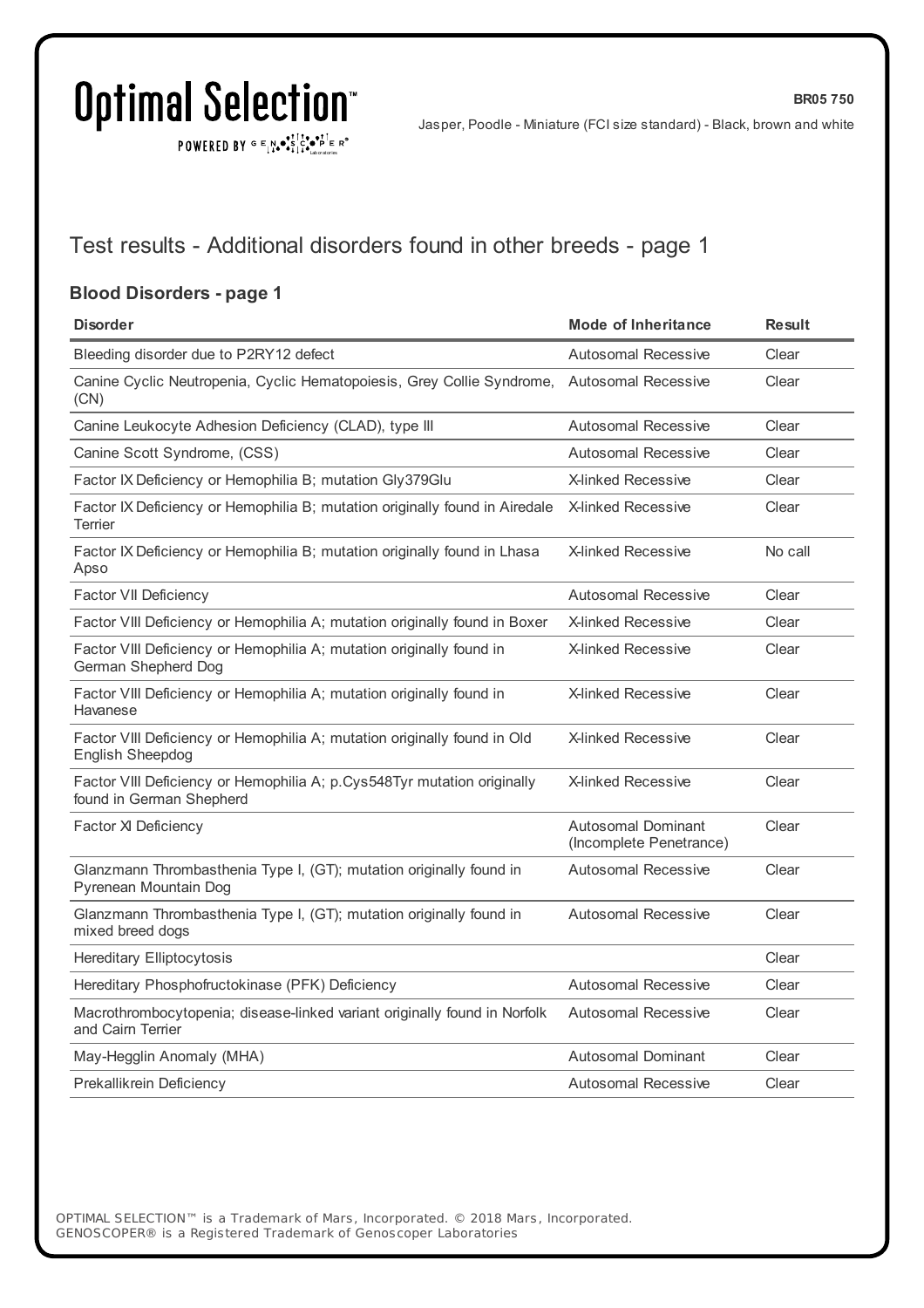$\texttt{POWERED BY} \xrightarrow{\mathbf{c}} \mathbb{I} \underset{\mathbf{a}}{\overset{\mathbf{r}}{\mathbf{a}}} \overset{\mathbf{r}}{\overset{\mathbf{r}}{\mathbf{s}}} \underset{\mathbf{a}}{\overset{\mathbf{r}}{\mathbf{a}}} \overset{\mathbf{r}}{\overset{\mathbf{r}}{\mathbf{s}}} \overset{\mathbf{r}}{\overset{\mathbf{r}}{\mathbf{s}}} \overset{\mathbf{r}}{\overset{\mathbf{r}}{\mathbf{s}}} \overset{\mathbf{r}}{\overset{\mathbf{r}}{\mathbf{s}}} \overset{\mathbf{r}}{\overset{\mathbf{r}}{\mathbf{s}}} \overset{\mathbf{r}}$ 

**BR05 750**

## Test results - Additional disorders found in other breeds - page 2

### **Blood Disorders - page 2**

| <b>Disorder</b>                                                                                | Mode of Inheritance | Result |
|------------------------------------------------------------------------------------------------|---------------------|--------|
| Pyruvate Kinase Deficiency; mutation originally found in Beagle                                | Autosomal Recessive | Clear  |
| Pyruvate Kinase Deficiency; mutation originally found in Pug                                   | Autosomal Recessive | Clear  |
| Pyruvate Kinase Deficiency; mutation originally found in West Highland<br><b>White Terrier</b> | Autosomal Recessive | Clear  |
| Trapped Neutrophil Syndrome, (TNS)                                                             | Autosomal Recessive | Clear  |
| Von Willebrand's Disease (WVD) Type 3; mutation originally found in<br>Kooikerhondje           | Autosomal Recessive | Clear  |
| Von Willebrand's Disease (WVD) Type 3; mutation originally found in<br><b>Scottish Terrier</b> | Autosomal Recessive | Clear  |
| Von Willebrand's Disease (WVD) Type 3; mutation originally found in<br>Shetland Sheepdog       | Autosomal Recessive | Clear  |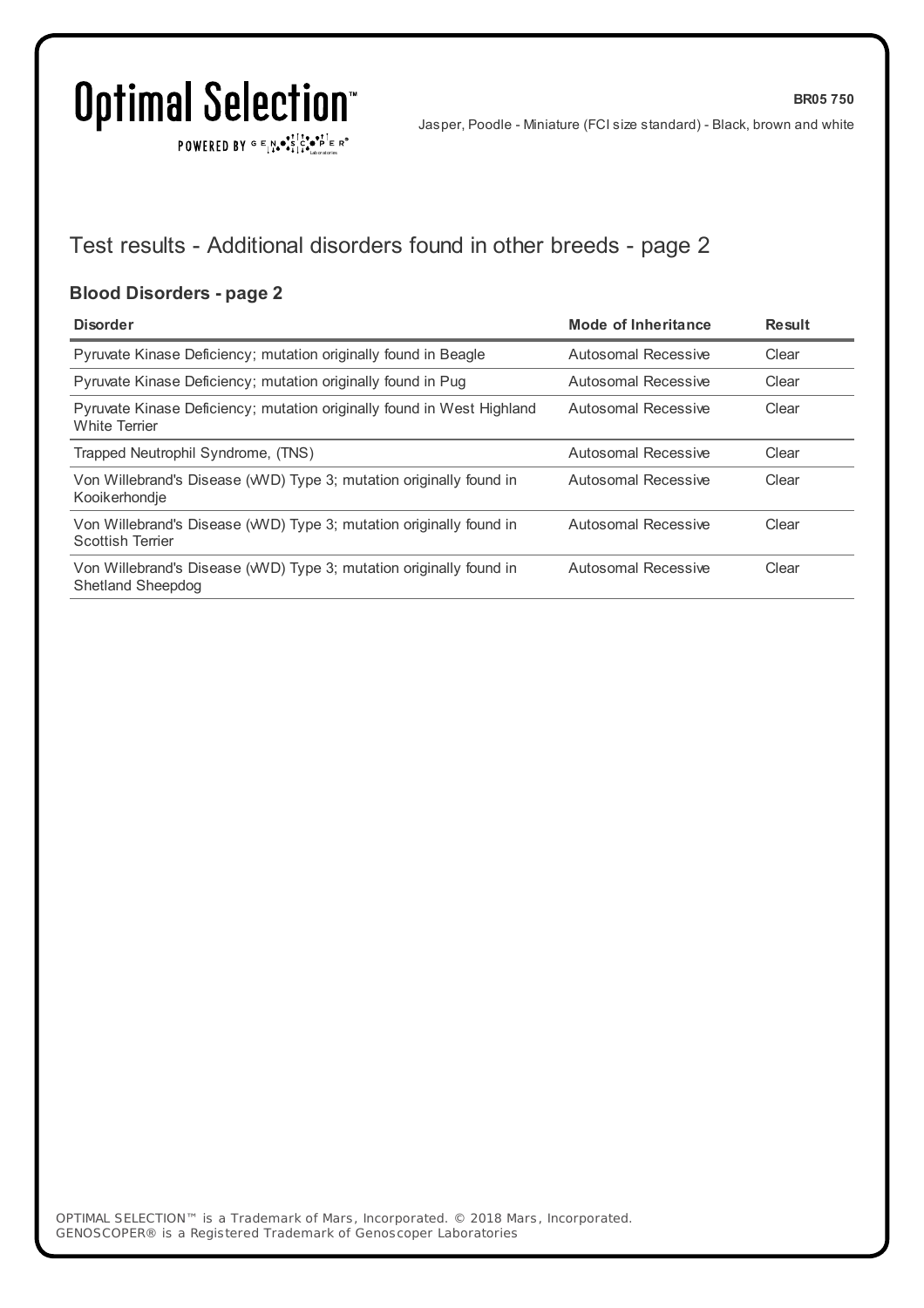$\texttt{POWERED BY} \xrightarrow{\mathbf{c}} \mathbb{I} \underset{\mathbf{a}}{\overset{\mathbf{r}}{\mathbf{a}}} \overset{\mathbf{r}}{\overset{\mathbf{r}}{\mathbf{s}}} \underset{\mathbf{a}}{\overset{\mathbf{r}}{\mathbf{a}}} \overset{\mathbf{r}}{\overset{\mathbf{r}}{\mathbf{s}}} \overset{\mathbf{r}}{\overset{\mathbf{r}}{\mathbf{s}}} \overset{\mathbf{r}}{\overset{\mathbf{r}}{\mathbf{s}}} \overset{\mathbf{r}}{\overset{\mathbf{r}}{\mathbf{s}}} \overset{\mathbf{r}}{\overset{\mathbf{r}}{\mathbf{s}}} \overset{\mathbf{r}}$ 

**BR05 750**

### Test results - Additional disorders found in other breeds - page 3

### **Ocular Disorders - page 1**

| <b>Disorder</b>                                                                                                              | <b>Mode of Inheritance</b>                            | <b>Result</b> |
|------------------------------------------------------------------------------------------------------------------------------|-------------------------------------------------------|---------------|
| Canine Multifocal Retinopathy 1, (CMR1); mutation originally found in<br>Mastiff-related breeds                              | <b>Autosomal Recessive</b>                            | Clear         |
| Canine Multifocal Retinopathy 2, (CMR2); mutation originally found in<br>Coton de Tulear                                     | Autosomal Recessive                                   | Clear         |
| Canine Multifocal Retinopathy 3, (CMR3); mutation originally found in<br>Lapponian Herder                                    | <b>Autosomal Recessive</b>                            | Clear         |
| Cone Degeneration, (CD) or Achromatopsia; mutation originally found in<br>Alaskan Malamute                                   | <b>Autosomal Recessive</b>                            | Clear         |
| Cone Degeneration, (CD) or Achromatopsia; mutation originally found in<br>German Shepherd Dog                                | <b>Autosomal Recessive</b>                            | Clear         |
| Cone Degeneration, (CD) or Achromatopsia; mutation originally found in<br><b>German Shorthaired Pointer</b>                  | <b>Autosomal Recessive</b>                            | Clear         |
| Cone-Rod Dystrophy 1, (crd1); mutation originally found in American<br><b>Staffordshire Terrier</b>                          | <b>Autosomal Recessive</b>                            | Clear         |
| Cone-Rod Dystrophy 2, (crd2); mutation originally found in American Pit<br><b>Bull Terrier</b>                               | <b>Autosomal Recessive</b>                            | Clear         |
| Cone-Rod Dystrophy, (cord1-PRA / crd4)                                                                                       | <b>Autosomal Recessive</b><br>(Incomplete Penetrance) | Clear         |
| Cone-Rod Dystrophy, Standard Wirehaired Dachshund, (crd SWD)                                                                 | <b>Autosomal Recessive</b>                            | Clear         |
| Congenital Eye Disease; mutation originally found in Irish Soft-Coated<br><b>Wheaten Terrier</b>                             | <b>Autosomal Recessive</b>                            | Clear         |
| Dominant Progressive Retinal Atrophy, (DPRA)                                                                                 | <b>Autosomal Dominant</b>                             | Clear         |
| Generalized Progressive Retinal Atrophy                                                                                      | <b>Autosomal Recessive</b>                            | Clear         |
| Golden Retriever Progressive Retinal Atrophy 1, (GR_PRA 1)                                                                   | <b>Autosomal Recessive</b>                            | Clear         |
| Primary Hereditary Cataract, (PHC); mutation originally found in Australian<br>Shepherd                                      | <b>Autosomal Dominant</b><br>(Incomplete Penetrance)  | Clear         |
| Primary Lens Luxation, (PLL)                                                                                                 | <b>Autosomal Recessive</b>                            | Clear         |
| Primary Open Angle Glaucoma, (POAG); mutation originally found in<br>Basset Fauve de Bretagne                                | <b>Autosomal Recessive</b>                            | Clear         |
| Primary Open Angle Glaucoma, (POAG); mutation originally found in<br><b>Beagle</b>                                           | <b>Autosomal Recessive</b>                            | Clear         |
| Primary Open Angle Glaucoma, (POAG); mutation originally found in<br>Norwegian Elkhound                                      | <b>Autosomal Recessive</b>                            | Clear         |
| Primary Open Angle Glaucoma, (POAG); mutation originally found in Petit Autosomal Recessive<br><b>Basset Griffon Vendeen</b> |                                                       | Clear         |
| Primary lens luxation (PLL) and glaucoma; mutation originally found in<br>Shar Pei                                           | <b>Autosomal Recessive</b>                            | Clear         |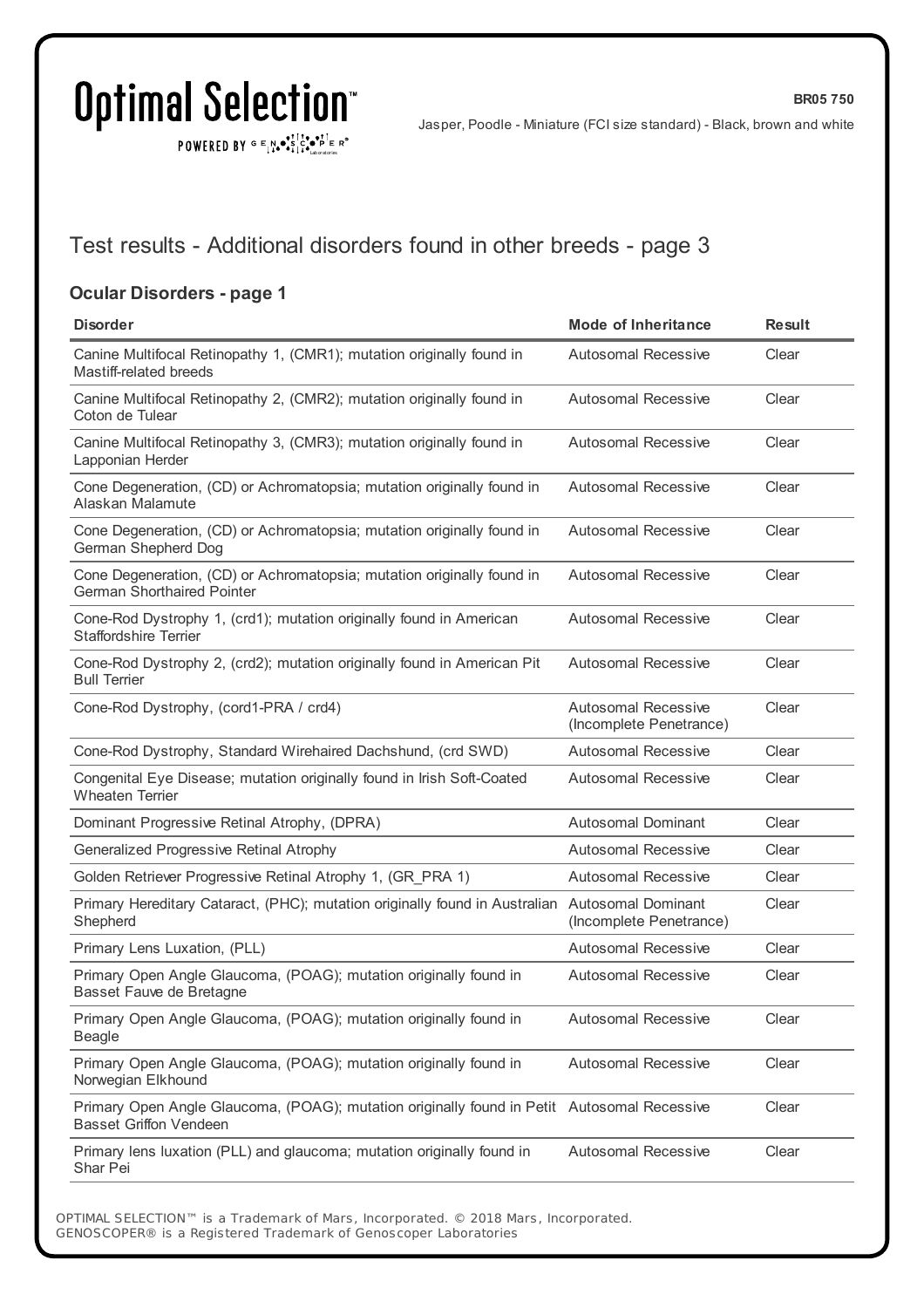$\texttt{POWERED BY} \xrightarrow{\mathbf{c}} \mathbb{I} \underset{\mathbf{a}}{\overset{\mathbf{r}}{\mathbf{a}}} \overset{\mathbf{r}}{\overset{\mathbf{r}}{\mathbf{s}}} \underset{\mathbf{a}}{\overset{\mathbf{r}}{\mathbf{a}}} \overset{\mathbf{r}}{\overset{\mathbf{r}}{\mathbf{s}}} \overset{\mathbf{r}}{\overset{\mathbf{r}}{\mathbf{s}}} \overset{\mathbf{r}}{\overset{\mathbf{r}}{\mathbf{s}}} \overset{\mathbf{r}}{\overset{\mathbf{r}}{\mathbf{s}}} \overset{\mathbf{r}}{\overset{\mathbf{r}}{\mathbf{s}}} \overset{\mathbf{r}}$ 

Jasper, Poodle - Miniature (FCI size standard) - Black, brown and white

**BR05 750**

## Test results - Additional disorders found in other breeds - page 4

### **Ocular Disorders - page 2**

| <b>Disorder</b>                                                                                                           | Mode of Inheritance       | <b>Result</b> |
|---------------------------------------------------------------------------------------------------------------------------|---------------------------|---------------|
| Progressive Retinal Atrophy Type III, (PRA type III); mutation originally<br>found in Tibetan Spaniel and Tibetan Terrier | Autosomal Recessive       | Clear         |
| Progressive Retinal Atrophy, (CNGA1-PRA); mutation originally found in<br><b>Shetland Sheepdog</b>                        | Autosomal Recessive       | Clear         |
| Progressive Retinal Atrophy, (PAP1 PRA); mutation originally found in<br>Papillon and Phalene                             | Autosomal Recessive       | Clear         |
| Progressive Retinal Atrophy, (PRA); mutation originally found in Basenji                                                  | Autosomal Recessive       | Clear         |
| Progressive Retinal Atrophy, (PRA); mutation originally found in Swedish<br>Vallhund                                      | Autosomal Recessive       | Clear         |
| Rod-Cone Dysplasia 1, (rcd1); mutation originally found in Irish Setter                                                   | Autosomal Recessive       | Clear         |
| Rod-Cone Dysplasia 1a, (rdc1a); mutation originally found in Sloughi                                                      | Autosomal Recessive       | Clear         |
| Rod-Cone Dysplasia 3, (rcd3)                                                                                              | Autosomal Recessive       | Clear         |
| X-Linked Progressive Retinal Atrophy 2, (XLPRA2)                                                                          | <b>X-linked Recessive</b> | Clear         |

### **Cardiac Disorders**

| Disorder                                                              | Mode of Inheritance | Result |
|-----------------------------------------------------------------------|---------------------|--------|
| Dilated Cardiomyopathy, (DCM); mutation originally found in Schnauzer | Autosomal Recessive | Clear  |
| QT Syndrome                                                           | Autosomal Dominant  | Clear  |

### **Endocrine Disorders**

| <b>Disorder</b>                                                                                 | Mode of Inheritance | Result |
|-------------------------------------------------------------------------------------------------|---------------------|--------|
| Congenital Hypothyroidism; mutation originally found in Tenterfield Terrier Autosomal Recessive |                     | Clear  |
| Congenital Hypothyroidism; mutation originally found in Toy Fox and Rat<br>Terrier              | Autosomal Recessive | Clear  |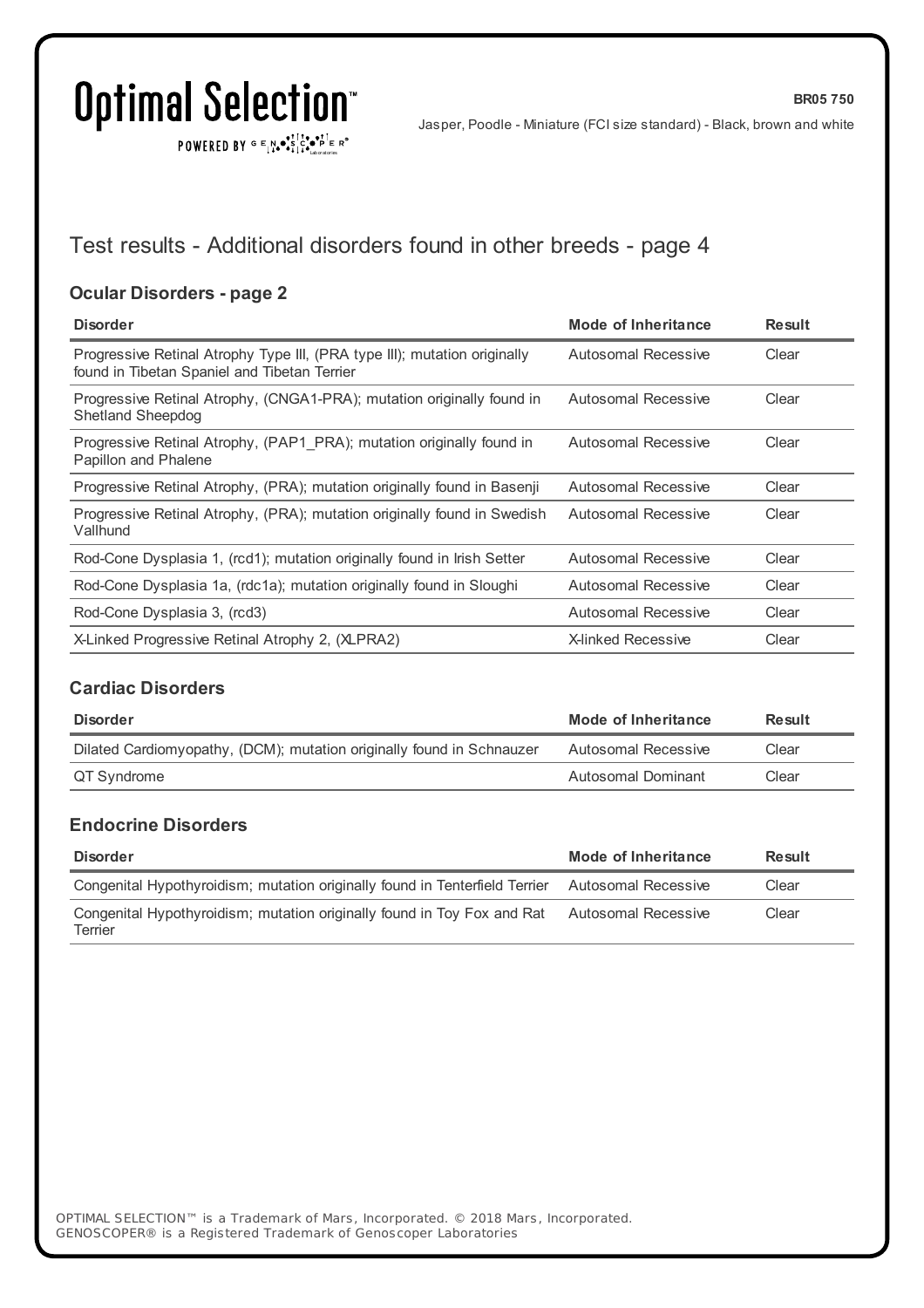$\texttt{POWERED BY} \xrightarrow{\mathbf{c}} \mathbb{I} \underset{\mathbf{a}}{\overset{\mathbf{r}}{\mathbf{a}}} \overset{\mathbf{r}}{\overset{\mathbf{r}}{\mathbf{s}}} \underset{\mathbf{a}}{\overset{\mathbf{r}}{\mathbf{a}}} \overset{\mathbf{r}}{\overset{\mathbf{r}}{\mathbf{s}}} \overset{\mathbf{r}}{\overset{\mathbf{r}}{\mathbf{s}}} \overset{\mathbf{r}}{\overset{\mathbf{r}}{\mathbf{s}}} \overset{\mathbf{r}}{\overset{\mathbf{r}}{\mathbf{s}}} \overset{\mathbf{r}}{\overset{\mathbf{r}}{\mathbf{s}}} \overset{\mathbf{r}}$ 

Jasper, Poodle - Miniature (FCI size standard) - Black, brown and white

**BR05 750**

## Test results - Additional disorders found in other breeds - page 5

### **Immunological Disorders**

| <b>Disorder</b>                                                                                         | Mode of Inheritance       | Result |
|---------------------------------------------------------------------------------------------------------|---------------------------|--------|
| Autosomal Recessive Severe Combined Immunodeficiency, (ARSCID)                                          | Autosomal Recessive       | Clear  |
| Complement 3 (C3) Deficiency                                                                            | Autosomal Recessive       | Clear  |
| Myeloperoxidase Deficiency                                                                              | Autosomal Recessive       | Clear  |
| Severe Combined Immunodeficiency in Frisian Water Dogs, (SCID)                                          | Autosomal Recessive       | Clear  |
| X-Linked Severe Combined Immunodeficiency (XSCID); mutation originally<br>found in Basset Hound         | <b>X-linked Recessive</b> | Clear  |
| X-Linked Severe Combined Immunodeficiency (XSCID); mutation originally<br>found in Cardigan Welsh Corgi | <b>X-linked Recessive</b> | Clear  |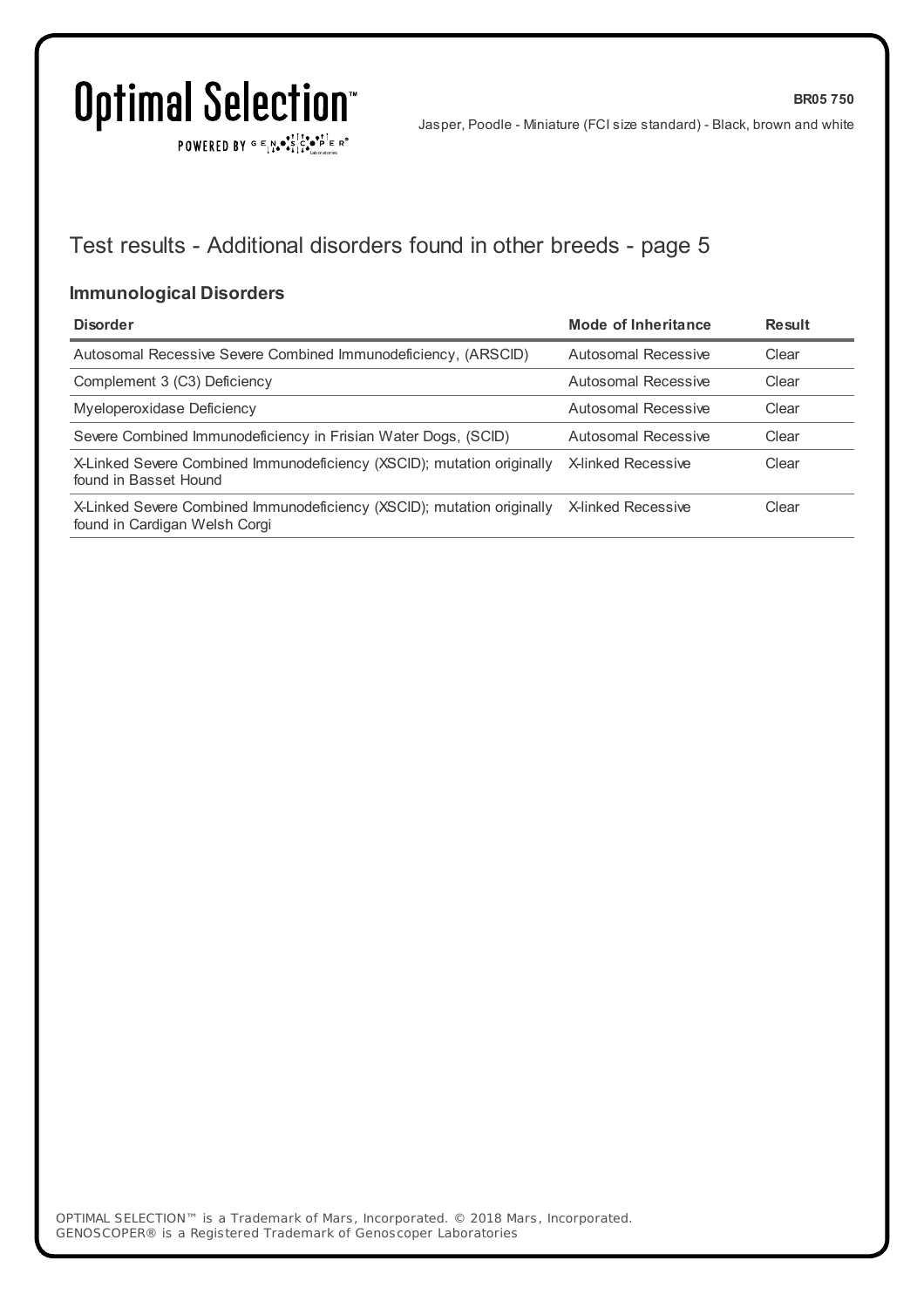$\texttt{POWERED BY} \xrightarrow{\mathbf{c}} \mathbb{I} \underset{\mathbf{a}}{\overset{\mathbf{r}}{\mathbf{a}}} \overset{\mathbf{r}}{\overset{\mathbf{r}}{\mathbf{s}}} \underset{\mathbf{a}}{\overset{\mathbf{r}}{\mathbf{a}}} \overset{\mathbf{r}}{\overset{\mathbf{r}}{\mathbf{s}}} \overset{\mathbf{r}}{\overset{\mathbf{r}}{\mathbf{s}}} \overset{\mathbf{r}}{\overset{\mathbf{r}}{\mathbf{s}}} \overset{\mathbf{r}}{\overset{\mathbf{r}}{\mathbf{s}}} \overset{\mathbf{r}}{\overset{\mathbf{r}}{\mathbf{s}}} \overset{\mathbf{r}}$ 

**BR05 750**

## Test results - Additional disorders found in other breeds - page 6

### **Renal Disorders**

| <b>Disorder</b>                                                                                                | Mode of Inheritance        | <b>Result</b> |
|----------------------------------------------------------------------------------------------------------------|----------------------------|---------------|
| Cystinuria Type I-A; mutation originally found in Newfoundland Dog                                             | Autosomal Recessive        | Clear         |
| Cystinuria Type II-A; mutation originally found in Australian Cattle Dog                                       | Autosomal Dominant         | Clear         |
| Fanconi Syndrome                                                                                               | Autosomal Recessive        | Clear         |
| Hyperuricosuria, (HUU)                                                                                         | Autosomal Recessive        | Clear         |
| Polycystic Kidney Disease in Bull Terriers, (BTPKD)                                                            | Autosomal Dominant         | Clear         |
| Primary Hyperoxaluria, (PH); mutation originally found in Coton de Tulear                                      | Autosomal Recessive        | Clear         |
| Protein Losing Nephropathy, (PLN); NPHS1 gene variant                                                          |                            | Clear         |
| Renal Cystadenocarcinoma and Nodular Dermatofibrosis, (RCND)                                                   | <b>Autosomal Dominant</b>  | Clear         |
| X-Linked Hereditary Nephropathy, (XLHN)                                                                        | <b>X-linked Recessive</b>  | Clear         |
| X-Linked Hereditary Nephropathy, (XLHN); mutation originally found in<br>Navasota Dog                          | <b>X-linked Recessive</b>  | Clear         |
| Xanthinuria, Type 1a; mutation originally found in mixed breed dogs                                            | Autosomal Recessive        | Clear         |
| Xanthinuria, Type 2a; mutation originally found in Toy Manchester Terrier                                      | <b>Autosomal Recessive</b> | Clear         |
| Xanthinuria, Type 2b; mutation originally found in Cavalier King Charles<br>Spaniel and English Cocker Spaniel | <b>Autosomal Recessive</b> | Clear         |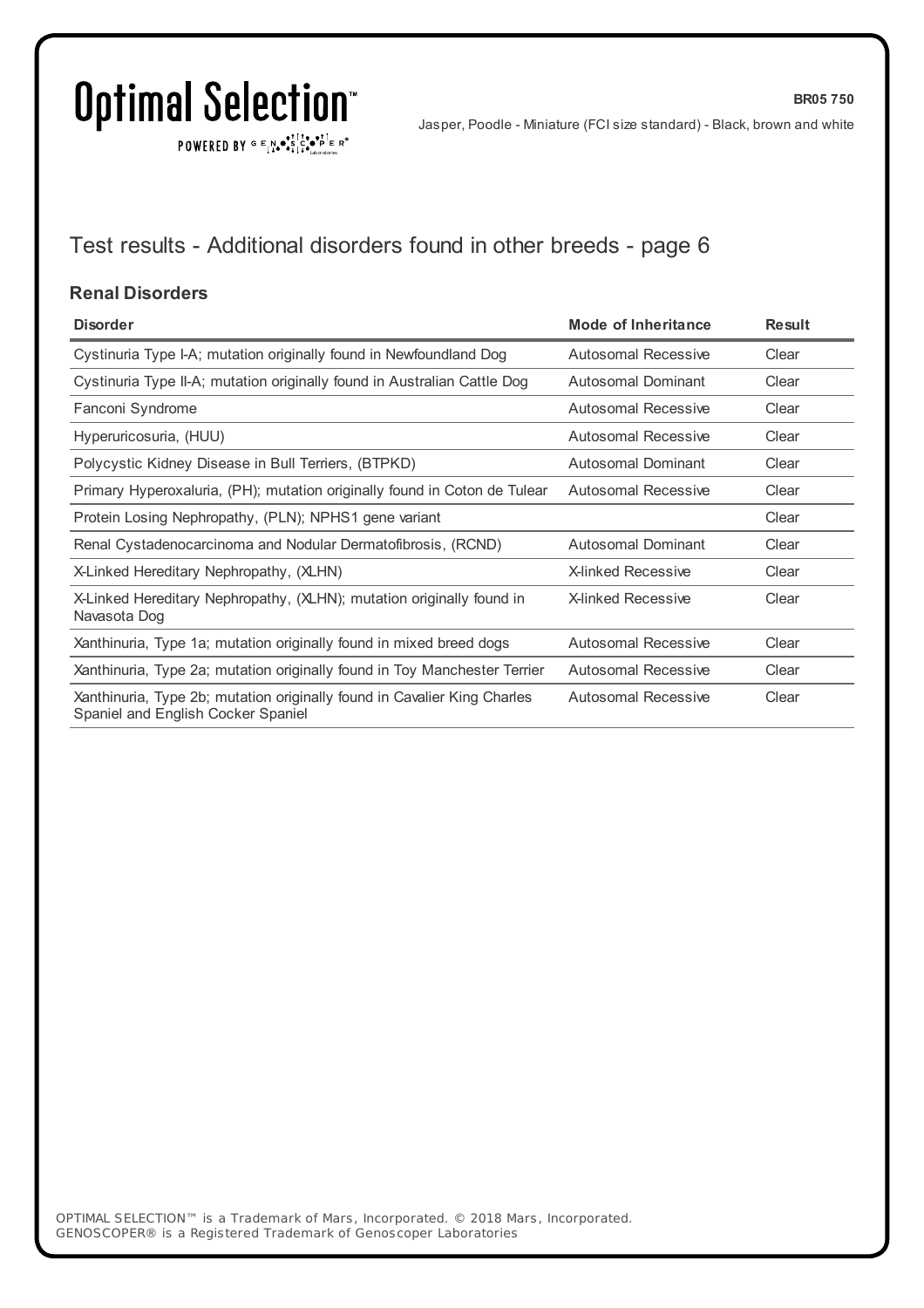$\texttt{POWERED BY} \xrightarrow{\mathbf{c}} \mathbb{I} \underset{\mathbf{a}}{\overset{\mathbf{r}}{\mathbf{a}}} \overset{\mathbf{r}}{\overset{\mathbf{r}}{\mathbf{s}}} \underset{\mathbf{a}}{\overset{\mathbf{r}}{\mathbf{a}}} \overset{\mathbf{r}}{\overset{\mathbf{r}}{\mathbf{s}}} \overset{\mathbf{r}}{\overset{\mathbf{r}}{\mathbf{s}}} \overset{\mathbf{r}}{\overset{\mathbf{r}}{\mathbf{s}}} \overset{\mathbf{r}}{\overset{\mathbf{r}}{\mathbf{s}}} \overset{\mathbf{r}}{\overset{\mathbf{r}}{\mathbf{s}}} \overset{\mathbf{r}}$ 

Jasper, Poodle - Miniature (FCI size standard) - Black, brown and white

**BR05 750**

## Test results - Additional disorders found in other breeds - page 7

### **Metabolic Disorders**

| <b>Disorder</b>                                                                                                         | <b>Mode of Inheritance</b> | <b>Result</b> |
|-------------------------------------------------------------------------------------------------------------------------|----------------------------|---------------|
| Glycogen Storage Disease Type II or Pompe's Disease, (GSD II)                                                           | Autosomal Recessive        | Clear         |
| Glycogen Storage Disease Type IIIa, (GSD IIIa)                                                                          | <b>Autosomal Recessive</b> | Clear         |
| Glycogen Storage Disease Type la, (GSD la)                                                                              | <b>Autosomal Recessive</b> | Clear         |
| Hypocatalasia or Acatalasemia                                                                                           | Autosomal Recessive        | Clear         |
| Intestinal Cobalamin Malabsorption or Imerslund-Gräsbeck Syndrome,<br>(IGS); mutation originally found in Beagle        | Autosomal Recessive        | Clear         |
| Intestinal Cobalamin Malabsorption or Imerslund-Gräsbeck Syndrome,<br>(IGS); mutation originally found in Border Collie | Autosomal Recessive        | Clear         |
| Mucopolysaccharidosis Type IIIA, (MPS IIIA); mutation originally found in<br>Dachshund                                  | Autosomal Recessive        | Clear         |
| Mucopolysaccharidosis Type VII, (MPS VII); mutation originally found in<br><b>Brazilian Terrier</b>                     | Autosomal Recessive        | Clear         |
| Mucopolysaccharidosis Type VII, (MPS VII); mutation originally found in<br>German Shepherd                              | Autosomal Recessive        | Clear         |
| Pyruvate Dehydrogenase Phosphatase 1 (PDP1) Deficiency                                                                  | <b>Autosomal Recessive</b> | Clear         |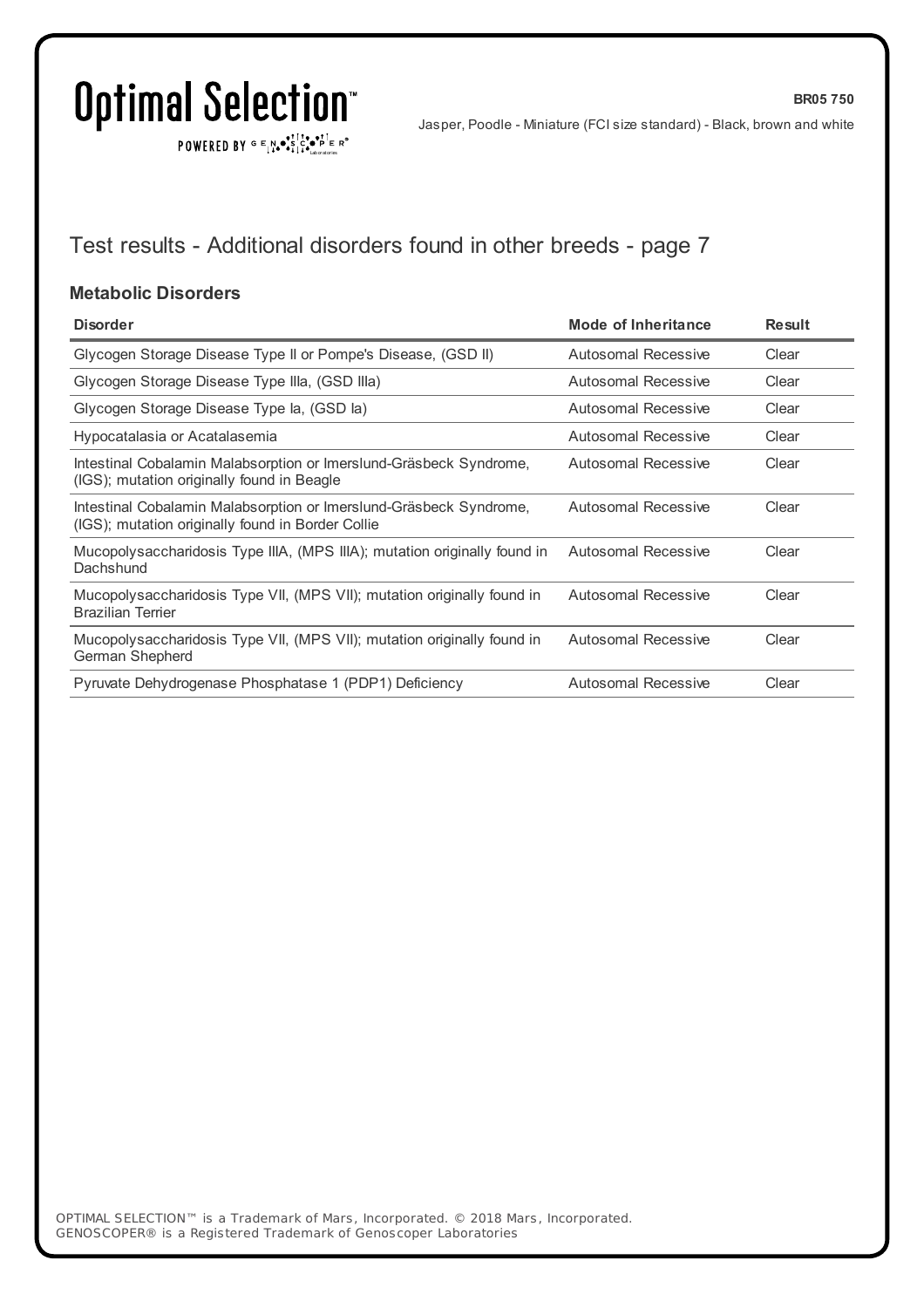$\texttt{POWERED BY} \xrightarrow{\mathbf{c}} \mathbb{I} \underset{\mathbf{a}}{\overset{\mathbf{r}}{\mathbf{a}}} \overset{\mathbf{r}}{\overset{\mathbf{r}}{\mathbf{s}}} \underset{\mathbf{a}}{\overset{\mathbf{r}}{\mathbf{a}}} \overset{\mathbf{r}}{\overset{\mathbf{r}}{\mathbf{s}}} \overset{\mathbf{r}}{\overset{\mathbf{r}}{\mathbf{s}}} \overset{\mathbf{r}}{\overset{\mathbf{r}}{\mathbf{s}}} \overset{\mathbf{r}}{\overset{\mathbf{r}}{\mathbf{s}}} \overset{\mathbf{r}}{\overset{\mathbf{r}}{\mathbf{s}}} \overset{\mathbf{r}}$ 

Jasper, Poodle - Miniature (FCI size standard) - Black, brown and white

**BR05 750**

## Test results - Additional disorders found in other breeds - page 8

### **Muscular Disorders**

| <b>Disorder</b>                                                                                    | Mode of Inheritance        | <b>Result</b> |
|----------------------------------------------------------------------------------------------------|----------------------------|---------------|
| Cavalier King Charles Spaniel Muscular Dystrophy, (CKCS-MD)                                        | <b>X-linked Recessive</b>  | Clear         |
| Centronuclear Myopathy, (CNM); mutation originally found in Great Dane                             | <b>Autosomal Recessive</b> | Clear         |
| Centronuclear Myopathy, (CNM); mutation originally found in Labrador<br>Retriever                  | Autosomal Recessive        | Clear         |
| Duchenne or Dystrophin Muscular Dystrophy, (DMD); mutation originally<br>found in Golden Retriever | <b>X-linked Recessive</b>  | Clear         |
| Duchenne or Dystrophin Muscular Dystrophy, (DMD); mutation originally<br>found in Norfolk Terrier  | <b>X-linked Recessive</b>  | Clear         |
| Muscular Dystrophy, Ullrich-type; mutation originally found in Landseer                            | Autosomal Recessive        | Clear         |
| Muscular Hypertrophy (Double Muscling)                                                             | Autosomal Recessive        | Clear         |
| Myotonia Congenita; mutation originally found in Australian Cattle Dog                             | Autosomal Recessive        | Clear         |
| Myotubular Myopathy; mutation originally found in Rottweiler                                       | <b>X-linked Recessive</b>  | Clear         |
| Nemaline Myopathy; mutation originally found in American Bulldog                                   | Autosomal Recessive        | Clear         |
| X-Linked Myotubular Myopathy                                                                       | <b>X-linked Recessive</b>  | Clear         |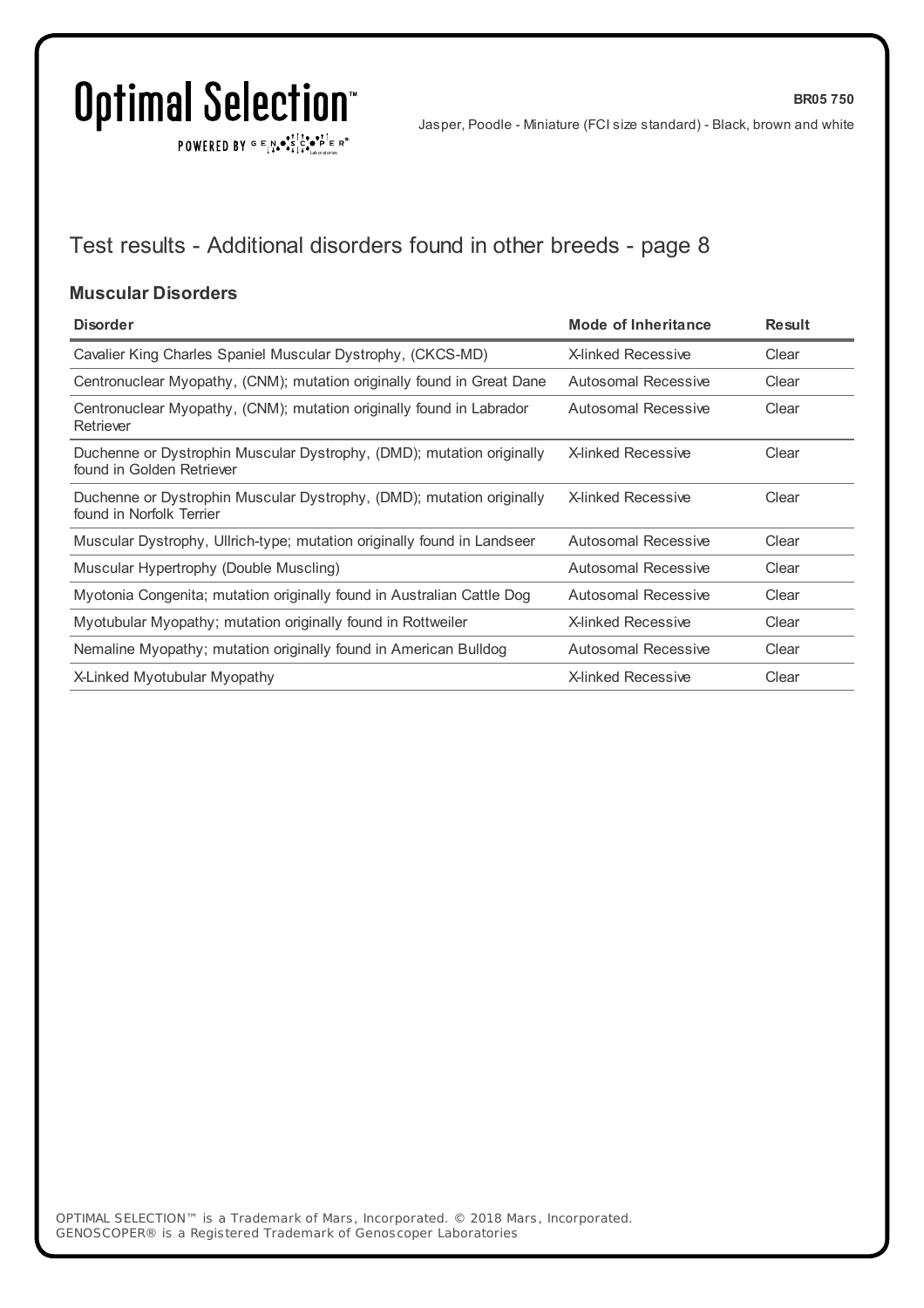POWERED BY  $G \in N_{\bullet} \bullet_{\bullet}^{\bullet}$ 

Jasper, Poodle - Miniature (FCI size standard) - Black, brown and white

**BR05 750**

## Test results - Additional disorders found in other breeds - page 9

### **Neurological Disorders - page 1**

| <b>Disorder</b>                                                                                                | <b>Mode of Inheritance</b> | <b>Result</b> |
|----------------------------------------------------------------------------------------------------------------|----------------------------|---------------|
| Acral Mutilation Syndrome, (AMS)                                                                               | Autosomal Recessive        | Clear         |
| Alaskan Husky Encephalopathy, (AHE)                                                                            | <b>Autosomal Recessive</b> | Clear         |
| Alexander Disease (AxD); mutation originally found in Labrador Retriever                                       | <b>Autosomal Dominant</b>  | Clear         |
| Bandera's Neonatal Ataxia, (BNAt)                                                                              | Autosomal Recessive        | Clear         |
| Benign Familial Juvenile Epilepsy or Remitting Focal Epilepsy                                                  | <b>Autosomal Recessive</b> | Clear         |
| Cerebellar Cortical Degeneration, (CCD); mutation originally found in<br>Vizsla                                | <b>Autosomal Recessive</b> | Clear         |
| Cerebral Dysfunction; mutation originally found in Friesian Stabyhoun                                          | <b>Autosomal Recessive</b> | Clear         |
| Dandy-Walker-Like Malformation (DWLM); mutation originally found in<br>Eurasier                                | <b>Autosomal Recessive</b> | Clear         |
| Early-Onset Progressive Polyneuropathy; mutation originally found in<br>Alaskan Malamute                       | Autosomal Recessive        | Clear         |
| Fetal Onset Neuroaxonal Dystrophy, (FNAD)                                                                      | Autosomal Recessive        | Clear         |
| Hereditary Ataxia or Cerebellar Ataxia; mutation originally found in Old<br>English Sheepdog and Gordon Setter | <b>Autosomal Recessive</b> | Clear         |
| Hyperekplexia or Startle Disease                                                                               | <b>Autosomal Recessive</b> | Clear         |
| Hypomyelination; mutation originally found in Weimaraner                                                       | <b>Autosomal Recessive</b> | Clear         |
| Juvenile Myoclonic Epilepsy, (JME); mutation originally found in<br>Rhodesian Ridgeback                        | <b>Autosomal Recessive</b> | Clear         |
| Juvenile encephalopathy; mutation originally found in Parson Russell<br>Terrier                                | <b>Autosomal Recessive</b> | Clear         |
| L-2-Hydroxyglutaric aciduria, (L2HGA); mutation originally found in<br><b>Staffordshire Bull Terrier</b>       | <b>Autosomal Recessive</b> | Clear         |
| L-2-Hydroxyglutaric aciduria, (L2HGA); mutation originally found in West<br><b>Highland White Terrier</b>      | <b>Autosomal Recessive</b> | Clear         |
| Lagotto Storage Disease, (LSD)                                                                                 | Autosomal Recessive        | Clear         |
| Neonatal Cerebellar Cortical Degeneration or Cerebellar Abiotrophy,<br>(NCCD)                                  | <b>Autosomal Recessive</b> | Clear         |
| Neonatal Encephalopathy with Seizures, (NEWS)                                                                  | Autosomal Recessive        | Clear         |
| Neuroaxonal Dystrophy (NAD); mutation originally found in Spanish Water Autosomal Recessive<br>Dog             |                            | Clear         |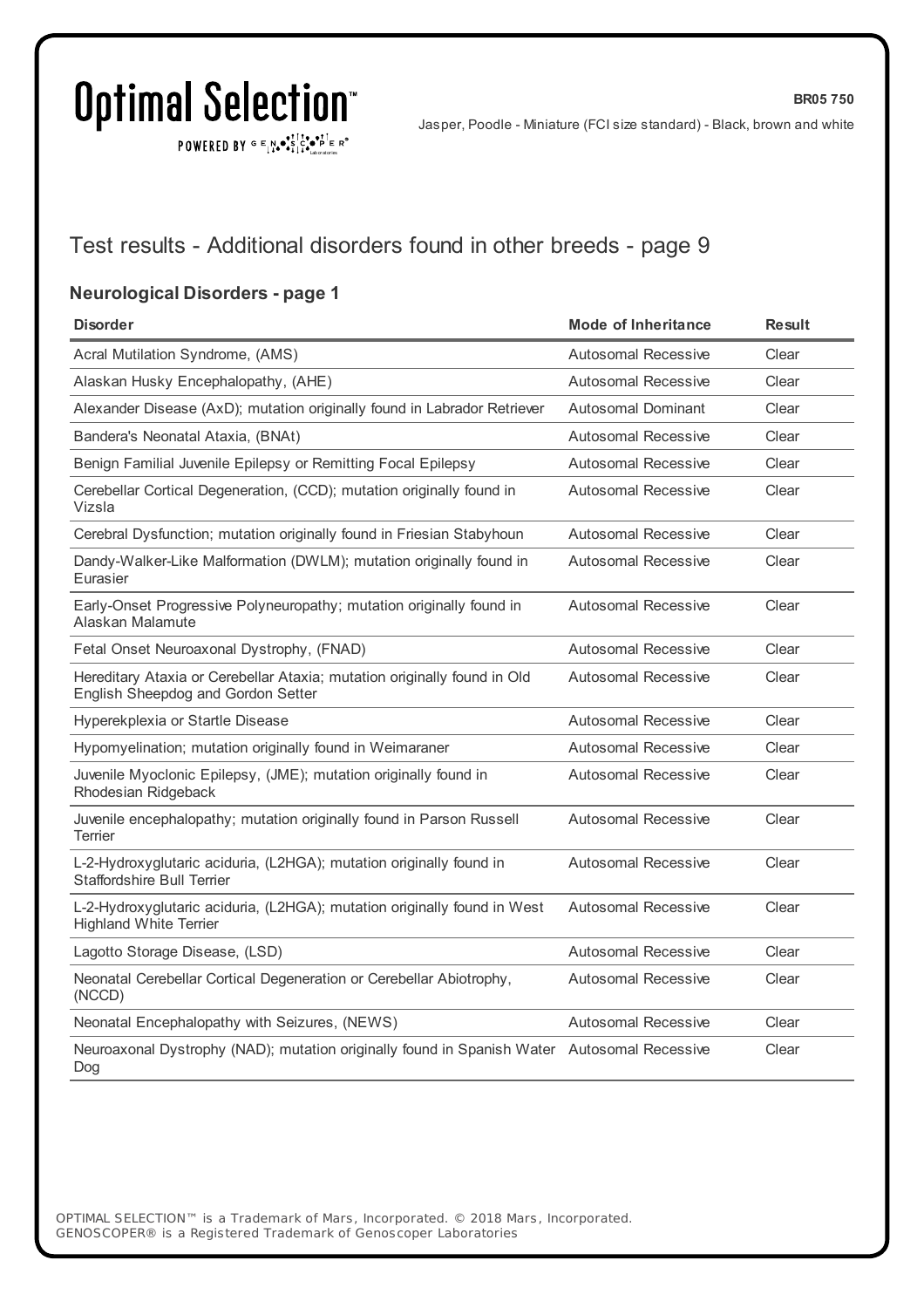POWERED BY  $G \in N_{\bullet} \bullet_{\bullet}^{\bullet}$ 

Jasper, Poodle - Miniature (FCI size standard) - Black, brown and white

**BR05 750**

## Test results - Additional disorders found in other breeds - page 10

### **Neurological Disorders - page 2**

| <b>Disorder</b>                                                                                                                   | Mode of Inheritance        | <b>Result</b> |
|-----------------------------------------------------------------------------------------------------------------------------------|----------------------------|---------------|
| Neuronal Ceroid Lipofuscinosis 1, (NCL1); mutation originally found in<br>Dachshund                                               | <b>Autosomal Recessive</b> | Clear         |
| Neuronal Ceroid Lipofuscinosis 10, (NCL10); mutation originally found in<br>American Bulldog                                      | Autosomal Recessive        | Clear         |
| Neuronal Ceroid Lipofuscinosis 8, (NCL8); mutation originally found in<br>Alpine Dachsbracke                                      | <b>Autosomal Recessive</b> | Clear         |
| Neuronal Ceroid Lipofuscinosis 8, (NCL8); mutation originally found in<br><b>Australian Shepherd</b>                              | <b>Autosomal Recessive</b> | Clear         |
| Neuronal Ceroid Lipofuscinosis 8, (NCL8); mutation originally found in<br><b>English Setter</b>                                   | <b>Autosomal Recessive</b> | Clear         |
| Neuronal Ceroid Lipofuscinosis, (NCL7); mutation originally found in<br>Chinese Crested Dog and Chihuahua                         | Autosomal Recessive        | Clear         |
| Polyneuropathy with ocular abnormalities and neuronal vacuolation,<br>(POANV); mutation originally found in Black Russian Terrier | Autosomal Recessive        | Clear         |
| Progressive Early-Onset Cerebellar Ataxia; mutation originally found in<br>Finnish Hound                                          | Autosomal Recessive        | Clear         |
| Sensory Neuropathy; mutation originally found in Border Collie                                                                    | Autosomal Recessive        | Clear         |
| Spinal Dysraphism                                                                                                                 | Autosomal Recessive        | Clear         |
| Spinocerebellar Ataxia with Myokymia and/or Seizures (SCA)                                                                        | <b>Autosomal Recessive</b> | Clear         |
| Spinocerebellar Ataxia/ Late-Onset Ataxia (SCA, LOA)                                                                              | Autosomal Recessive        | Clear         |
| Spongy degeneration with cerebellar ataxia, (SDCA1); mutation originally<br>found in Belgian Shepherd Dog                         | Autosomal Recessive        | Clear         |
| X-Linked Tremors; mutation originally found in English Springer Spaniel                                                           | X-linked Recessive         | Clear         |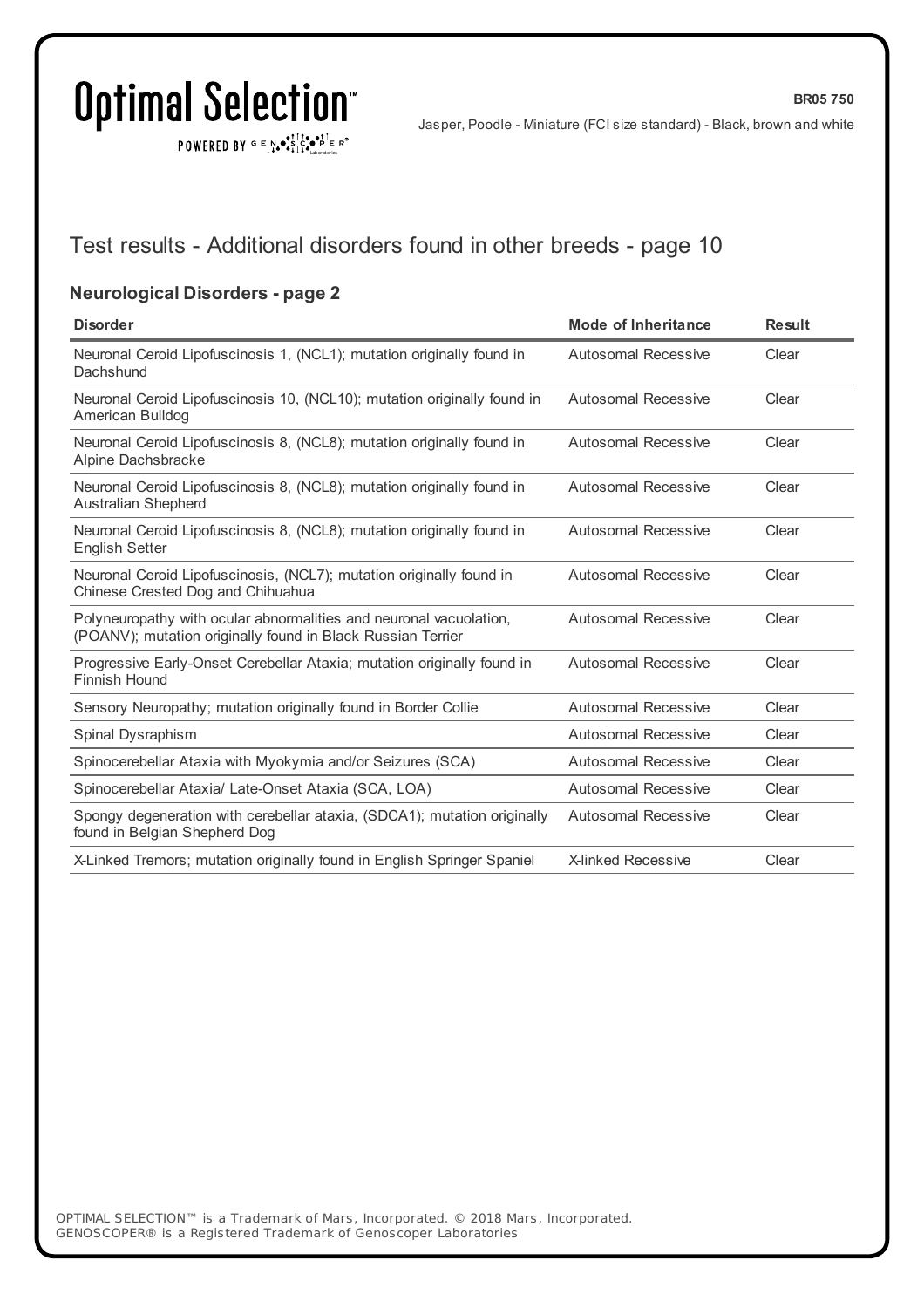$\texttt{POWERED BY} \xrightarrow{\mathbf{c}} \mathbb{I} \underset{\mathbf{a}}{\mathbf{a}} \bullet \underset{\mathbf{a}}{\mathbf{a}} \underset{\mathbf{b}}{\mathbf{a}} \circ \underset{\mathbf{b}}{\mathbf{b}} \overset{\mathbf{c}}{\mathbf{b}} \underset{\mathbf{b}}{\mathbf{b}} \circ \underset{\mathbf{c}}{\mathbf{b}} \overset{\mathbf{c}}{\mathbf{b}} \mathbf{c}} \mathbf{c}^{\circ}$ 

**BR05 750**

## Test results - Additional disorders found in other breeds - page 11

### **Neuromuscular Disorders**

| <b>Disorder</b>                                                                                                    | Mode of Inheritance                            | <b>Result</b> |
|--------------------------------------------------------------------------------------------------------------------|------------------------------------------------|---------------|
| Congenital Myasthenic Syndrome (CMS); mutation originally found in<br>Labrador Retriever                           | Autosomal Recessive                            | Clear         |
| Congenital Myasthenic Syndrome, (CMS); mutation originally found in<br>Jack Russell Terrier                        | Autosomal Recessive                            | Clear         |
| Congenital Myasthenic Syndrome, (CMS); mutation originally found in Old Autosomal Recessive<br>Danish Pointing Dog |                                                | Clear         |
| Episodic Falling, (EF)                                                                                             | Autosomal Recessive                            | Clear         |
| Exercise-Induced Collapse, (EIC)                                                                                   | Autosomal Recessive<br>(Incomplete Penetrance) | Clear         |
| GM2 Gangliosidosis, mutation originally found in Japanese Chin                                                     | Autosomal Recessive                            | Clear         |
| GM2 Gangliosidosis; mutation originally found in Toy Poodle                                                        | Autosomal Recessive                            | Clear         |
| Globoid Cell Leukodystrophy or Krabbe Disease, (GLD); mutation<br>originally found in Irish Setter                 | Autosomal Recessive                            | Clear         |
| Globoid Cell Leukodystrophy or Krabbe Disease, (GLD); mutation<br>originally found in Terriers                     | Autosomal Recessive                            | Clear         |
| Paroxysmal Dyskinesia, (PxD); mutation originally found in Irish Soft<br>Coated Wheaten Terrier                    | Autosomal Recessive                            | Clear         |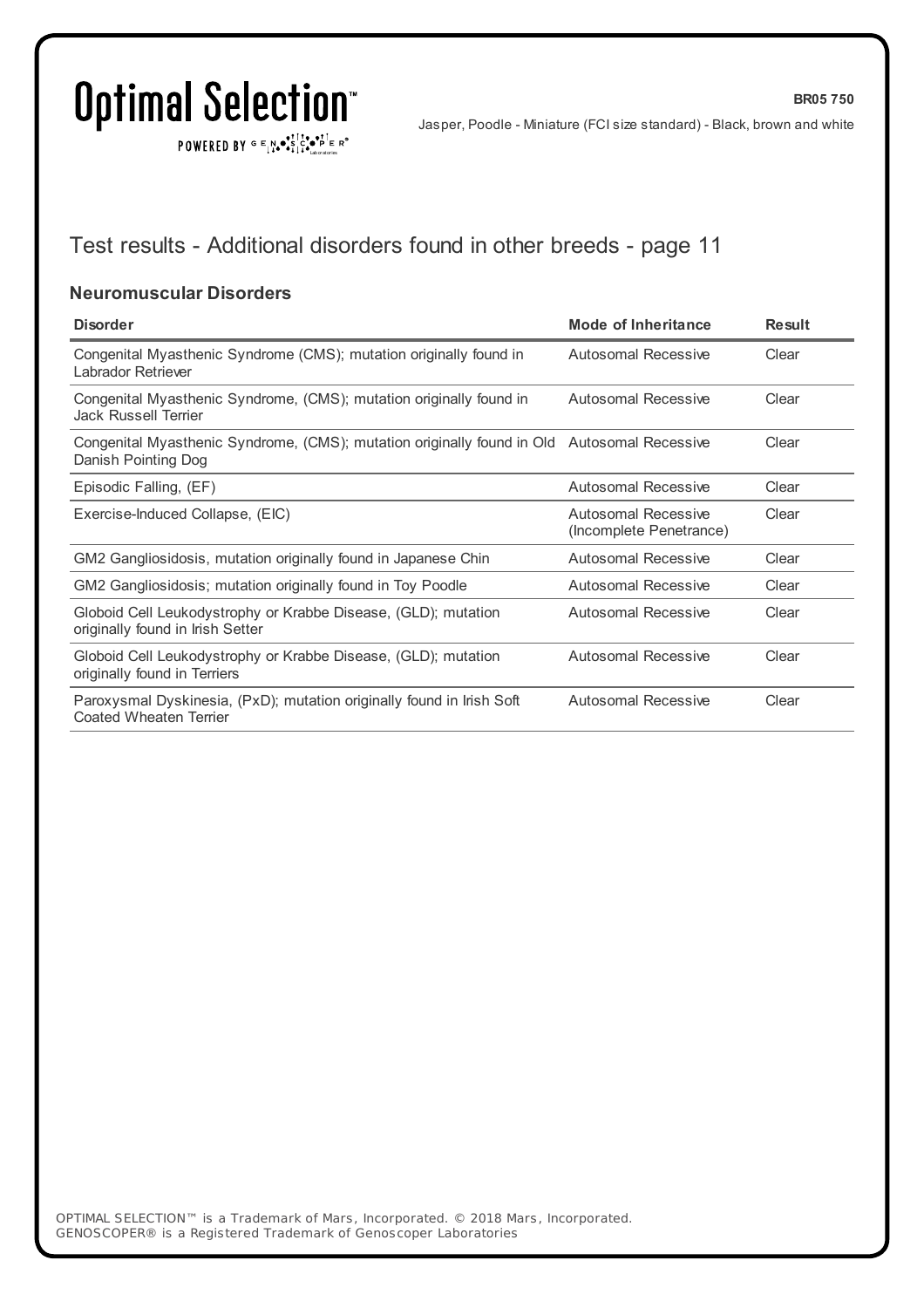$\texttt{POWERED BY} \xrightarrow{\mathbf{c}} \mathbb{I} \underset{\mathbf{a}}{\mathbf{a}} \bullet \underset{\mathbf{a}}{\mathbf{a}} \underset{\mathbf{b}}{\mathbf{a}} \circ \underset{\mathbf{b}}{\mathbf{b}} \overset{\mathbf{c}}{\mathbf{b}} \underset{\mathbf{b}}{\mathbf{b}} \circ \underset{\mathbf{c}}{\mathbf{b}} \overset{\mathbf{c}}{\mathbf{b}} \mathbf{c}} \mathbf{c}^{\circ}$ 

Jasper, Poodle - Miniature (FCI size standard) - Black, brown and white

**BR05 750**

## Test results - Additional disorders found in other breeds - page 12

### **Skeletal Disorders**

| <b>Disorder</b>                                                                                                                      | <b>Mode of Inheritance</b>                    | <b>Result</b> |
|--------------------------------------------------------------------------------------------------------------------------------------|-----------------------------------------------|---------------|
| Chondrodysplasia; mutation originally found in Norwegian Elkhound and<br>Karelian Bear Dog                                           | Autosomal Recessive                           | Clear         |
| Cleft Palate; Cleft Lip and Palate with Syndactyly; ADAMTS20 gene<br>mutation originally found in Nova Scotia Duck Tolling Retriever | Autosomal Recessive                           | Clear         |
| Cleft Palate; DLX6 gene mutation originally found in Nova Scotia Duck<br><b>Tolling Retriever</b>                                    | <b>Autosomal Recessive</b>                    | Clear         |
| Craniomandibular Osteopathy, (CMO); mutation associated with terrier<br>breeds                                                       | Autosomal Dominant<br>(Incomplete Penetrance) | Clear         |
| Hereditary Vitamin D-Resistant Rickets, (HVDRR)                                                                                      | <b>Autosomal Recessive</b>                    | Clear         |
| Osteochondromatosis; mutation originally found in American Staffordshire<br>Terrier                                                  | Autosomal Dominant                            | Clear         |
| Osteogenesis Imperfecta, (OI); mutation originally found in Beagle                                                                   | Autosomal Dominant                            | Clear         |
| Osteogenesis Imperfecta, (OI); mutation originally found in Dachshund                                                                | <b>Autosomal Recessive</b>                    | Clear         |
| Skeletal Disease; mutation originally found in Karelian Bear Dog                                                                     | Autosomal Recessive                           | Clear         |
| Skeletal Dysplasia 2, (SD2)                                                                                                          | Autosomal Recessive                           | Clear         |
| Spondylocostal Dysostosis                                                                                                            | Autosomal Recessive                           | Clear         |
| Van den Ende-Gupta Syndrome, (VDEGS)                                                                                                 | Autosomal Recessive                           | Clear         |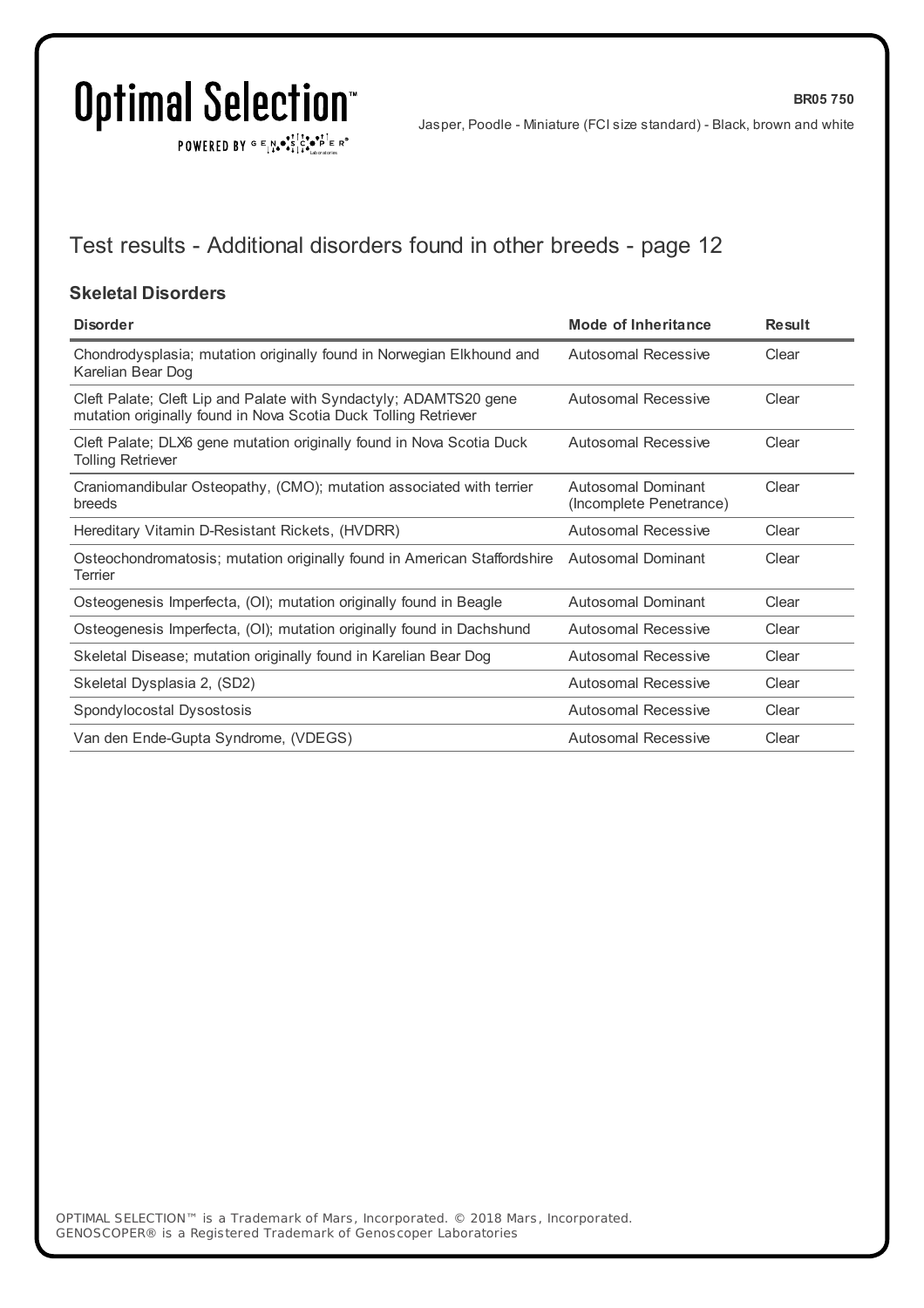$\texttt{POWERED BY} \xrightarrow{\mathbf{c}} \mathbb{I} \underset{\mathbf{a}}{\mathbf{a}} \bullet \underset{\mathbf{a}}{\mathbf{a}} \underset{\mathbf{b}}{\mathbf{a}} \circ \underset{\mathbf{b}}{\mathbf{b}} \overset{\mathbf{c}}{\mathbf{b}} \underset{\mathbf{b}}{\mathbf{b}} \circ \underset{\mathbf{c}}{\mathbf{b}} \overset{\mathbf{c}}{\mathbf{b}} \mathbf{c}} \mathbf{c}^{\circ}$ 

Jasper, Poodle - Miniature (FCI size standard) - Black, brown and white

**BR05 750**

## Test results - Additional disorders found in other breeds - page 13

### **Dermal Disorders**

| <b>Disorder</b>                                                                                                                   | <b>Mode of Inheritance</b> | <b>Result</b> |
|-----------------------------------------------------------------------------------------------------------------------------------|----------------------------|---------------|
| Dystrophic Epidermolysis Bullosa; mutation originally found in Central<br>Asian Ovcharka                                          | Autosomal Recessive        | Clear         |
| Dystrophic Epidermolysis Bullosa; mutation originally found in Golden<br>Retriever                                                | Autosomal Recessive        | Clear         |
| Epidermolytic Hyperkeratosis                                                                                                      | Autosomal Recessive        | Clear         |
| Focal Non-Epidermolytic Palmoplantar Keratoderma, (FNEPPK); mutation Autosomal Recessive<br>originally found in Dogue de Bordeaux |                            | Clear         |
| Hereditary Footpad Hyperkeratosis, (HFH)                                                                                          | Autosomal Recessive        | Clear         |
| Ichthyosis; mutation originally found in American Bulldog                                                                         | Autosomal Recessive        | Clear         |
| Ichthyosis; mutation originally found in Great Dane                                                                               | Autosomal Recessive        | Clear         |
| Lamellar Ichthyosis, (LI)                                                                                                         | Autosomal Recessive        | Clear         |
| Ligneous Membranitis                                                                                                              | <b>Autosomal Recessive</b> | Clear         |
| Musladin-Lueke syndrome, (MLS)                                                                                                    | Autosomal Recessive        | Clear         |
| X-Linked Ectodermal Dysplasia, (XHED)                                                                                             | <b>X-linked Recessive</b>  | Clear         |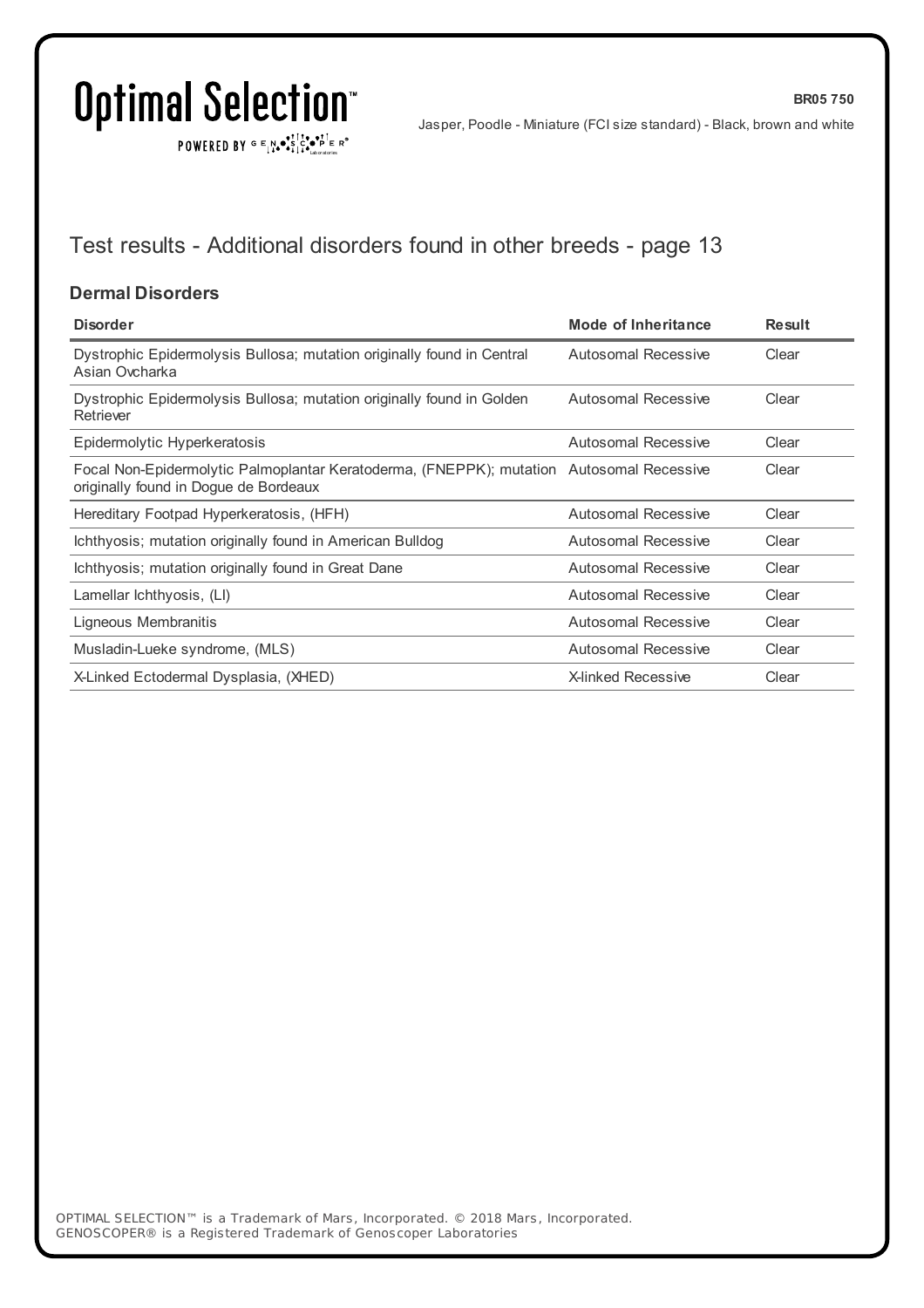POWERED BY  $G \in N \cdot S$   $C \cdot P$   $F \in R^{\circ}$ 

**BR05 750**

## Test results - Additional disorders found in other breeds - page 14

#### **Other Disorders**

| <b>Disorder</b>                                                                                                     | Mode of Inheritance        | <b>Result</b> |
|---------------------------------------------------------------------------------------------------------------------|----------------------------|---------------|
| Acute Respiratory Distress Syndrome, (ARDS); mutation originally found<br>in Dalmatian                              | <b>Autosomal Recessive</b> | Clear         |
| Amelogenesis Imperfecta, (AI)                                                                                       | Autosomal Recessive        | Clear         |
| Amelogenesis Imperfecta, (AI); mutation originally found in Parson Russell Autosomal Recessive<br>Terrier           |                            | Clear         |
| Congenital Keratoconjunctivitis Sicca and Ichthyosiform Dermatosis,<br>(CKCSID)                                     | Autosomal Recessive        | Clear         |
| Dental Hypomineralization; mutation originally found in Border Collie                                               | Autosomal Recessive        | Clear         |
| Narcolepsy; mutation originally found in Dachshund                                                                  | Autosomal Recessive        | Clear         |
| Narcolepsy; mutation originally found in Labrador Retriever                                                         | Autosomal Recessive        | Clear         |
| Persistent Müllerian Duct Syndrome, (PMDS); mutation originally found in Autosomal Recessive<br>Miniature Schnauzer |                            | Clear         |
| Primary Ciliary Dyskinesia, (PCD)                                                                                   | Autosomal Recessive        | Clear         |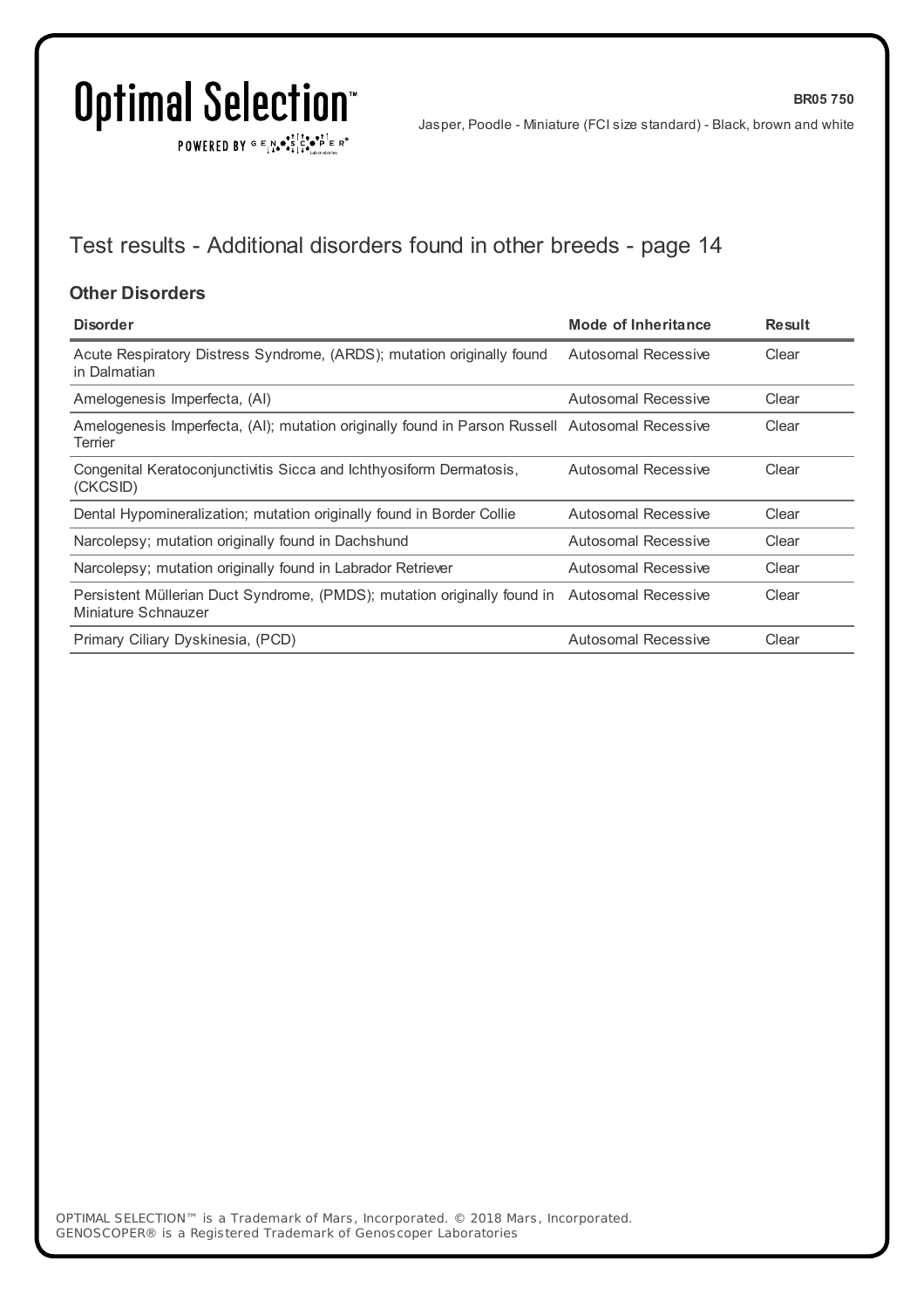POWERED BY  $G \in N_{\bullet} \bullet \in \mathbb{R}$ 

**BR05 750**

### APPENDIX Explanation of the results of the tested disorders

Autosomal recessive inheritance (ARI)

Clear - A dog carries no copies of the tested mutation and has no or reduced likelihood of developing and passing on the disease/condition.

Carrier - A dog carries one copy of the tested mutation. Carriers typically have a normal, healthy appearance but pass on the mutation to approximately 50% of their offspring.

At risk - A dog carries two copies of the tested mutation and is at high or increased risk of developing the disease/condition.

#### Autosomal dominant inheritance (ADI)

Clear - A dog carries no copies of the tested mutation and has no or reduced likelihood of developing and passing on the disease/condition.

At risk - A dog carries one or two copies of the tested mutation and is at high or increased risk of developing the disease/condition.

#### X-linked recessive inheritance (X-linked)

Clear - A dog carries no copies of the tested mutation and has no or reduced likelihood of developing and passing on the disease/condition.

Carrier - Female carriers typically have a normal, healthy appearance but carry one copy of the tested mutation on one of their X chromosomes. As males only have one X chromosome, there are no male carriers.

At risk - Female dogs at risk carrytwo mutated copies of the tested mutation. Males carry one copy of the tested mutation on their single X chromosome. Dogs at risk are at high or increased risk of developing the disease/condition.

Please note that the descriptions above are generalized based on typically observed inheritance patterns. When obtaining a 'carrier' or 'at risk' test result, always refer to the corresponding online test documentation for more detailed information on the condition and any exceptions.